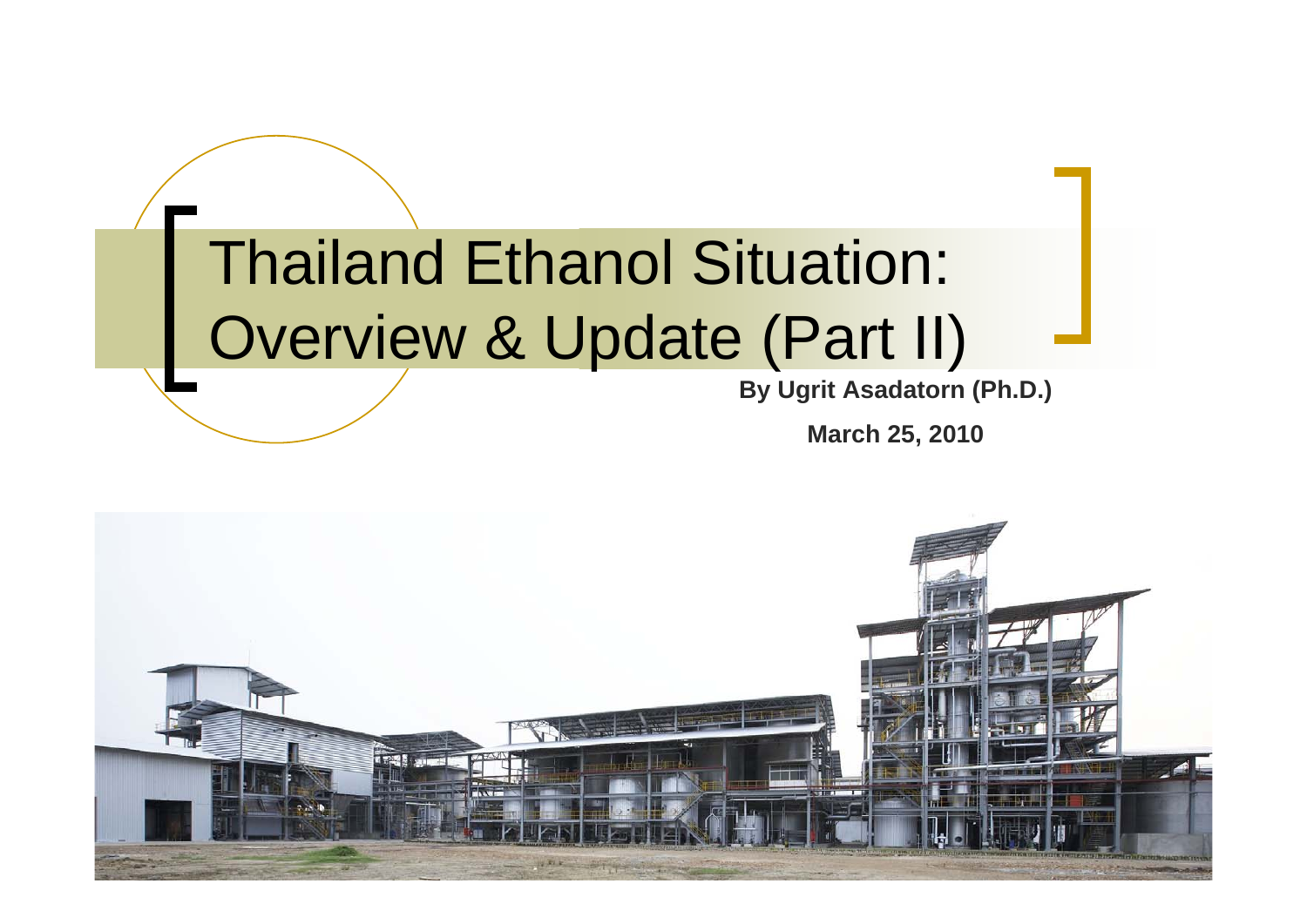### **Beginning of 2007 Now**

- **▶ Demand (Consumption)** 
	- 400,000 500,000 Litres/day
	- Target 800,000 Litres/day

### ▶ Supply (Capacity)

• 855,000 Litres/day (from molasses 725,000 Litres, from cassava 130,000 Litres)

#### **▶ Government Policy**

• Mandate gasohol 95, 91

#### ¾ Feedstock Prices

- Molasses at 2,300 Baht/Ton
- Cassava at 1,640 Baht/Ton

- **▶ Demand (Consumption)** 
	- 1,200,000 Litres/day

#### ▶ Supply (Capacity)

• 2,575,000 Litres/day and expanding (from molasses 1,645,000 Litres, from cassava 630,000 Litres, from dual 300,000 Litres)

#### **▶ Government Policy**

- Price Gap
- Increasing no. of gasohol gas stations
- Introduce E20, E85

#### ¾ Feedstock Prices

- Molasses at 5,400 Baht/Ton
- Cassava at 2,000 Baht/Ton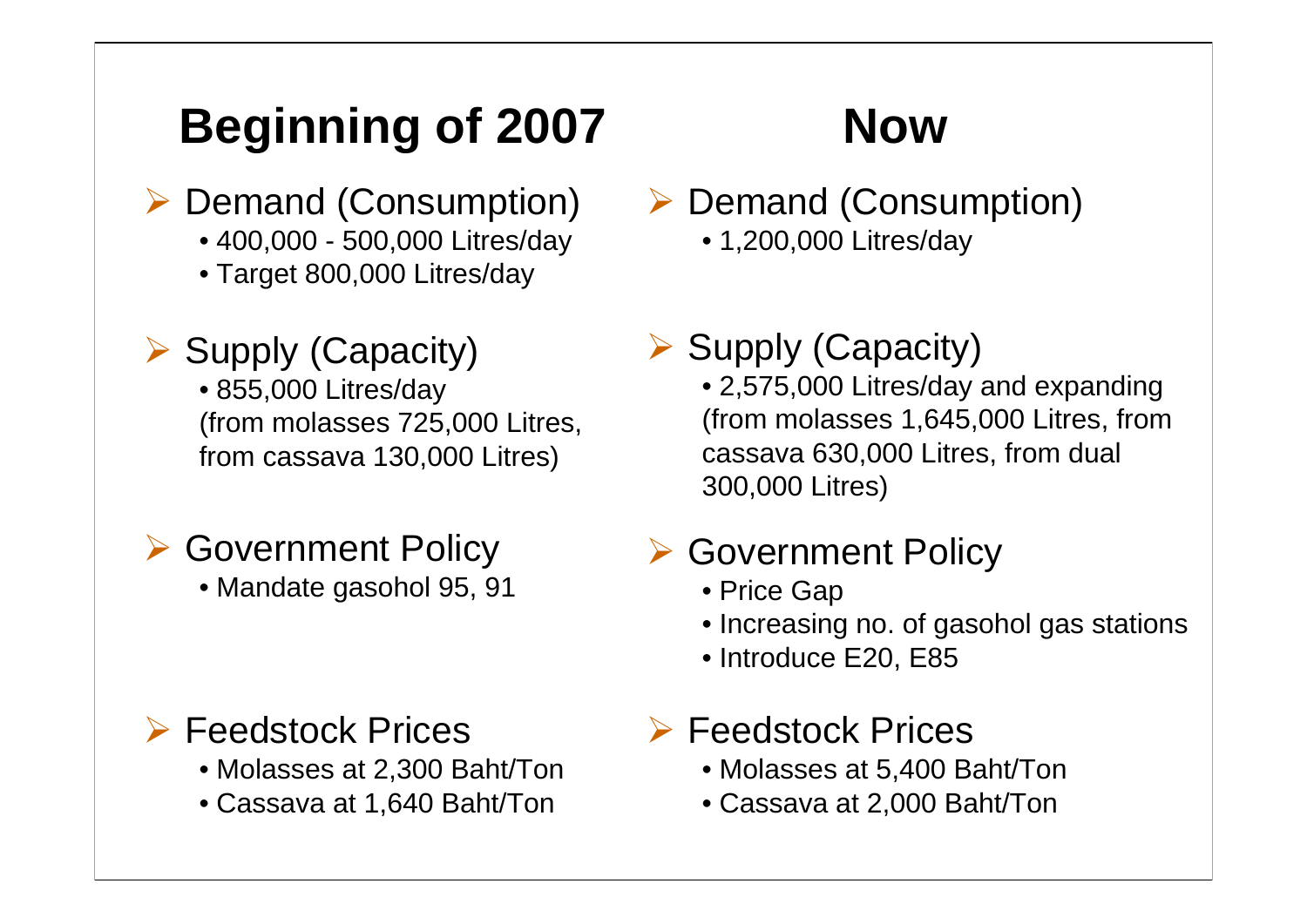Demand (Consumption)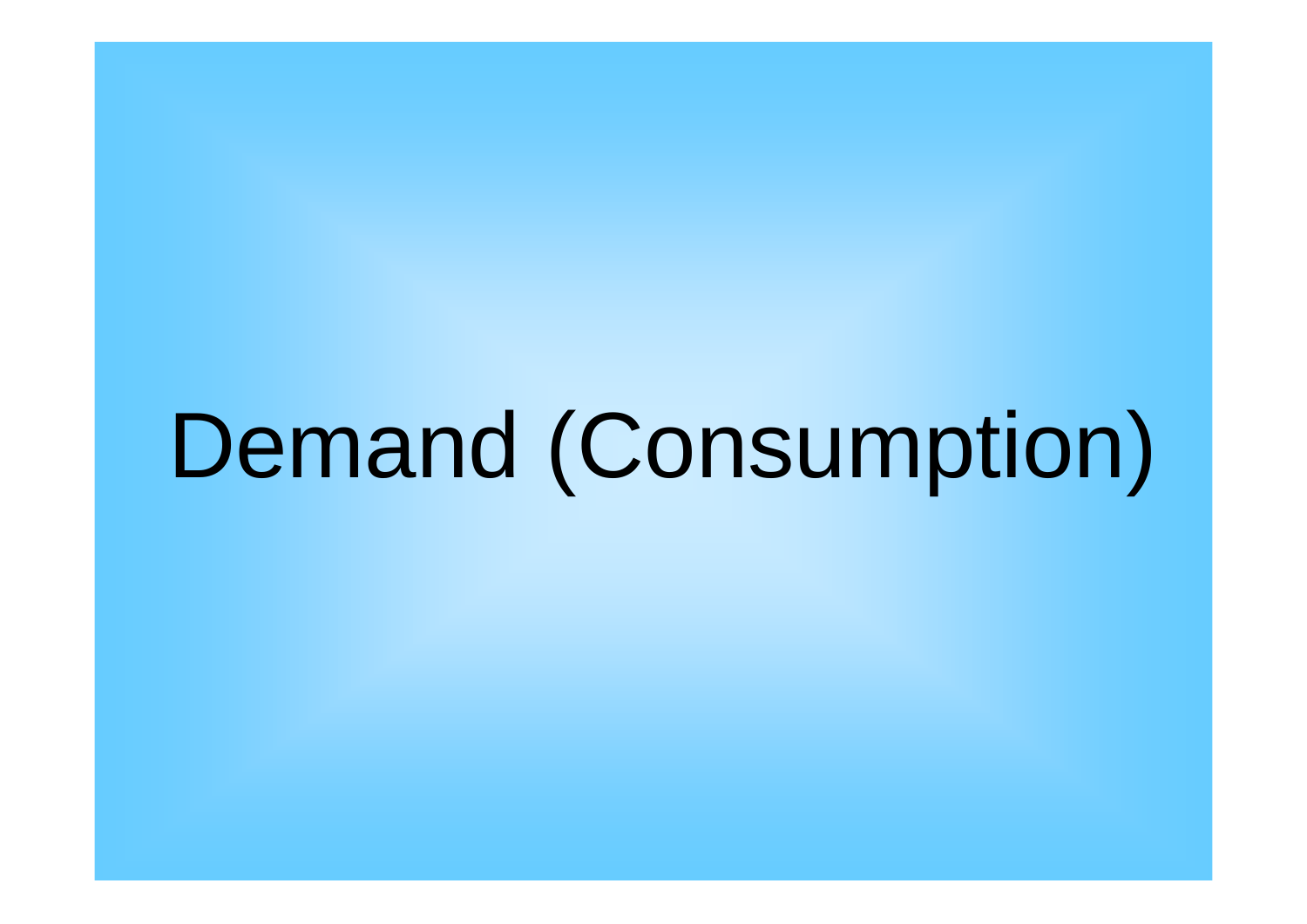### Sales of petroleum products

Unit: Million Litres

| <b>TYPE</b>                       | 2005   | 2006   | 2007   | 2008   | 2009   |
|-----------------------------------|--------|--------|--------|--------|--------|
| <b>BENZENE</b> (95, 91)           | 6,573  | 5,936  | 5,818  | 4,625  | 4,468  |
| <b>GASOHOL</b> (95, 91, E85, E20) | 675    | 1,279  | 1,518  | 2,468  | 3,056  |
| <b>DIESEL</b>                     | 19,594 | 18,371 | 18,710 | 17,643 | 18,465 |
| LPG (MKG)*                        | 2,923  | 3,212  | 5,812  | 6,828  | 6,894  |
| <b>NGV (MMCF)*</b>                | 2,351  | 3,946  | 8,587  | 28,286 | 52,087 |

\* MKG : Million Kilograms , MMCF : Million Cubic Feet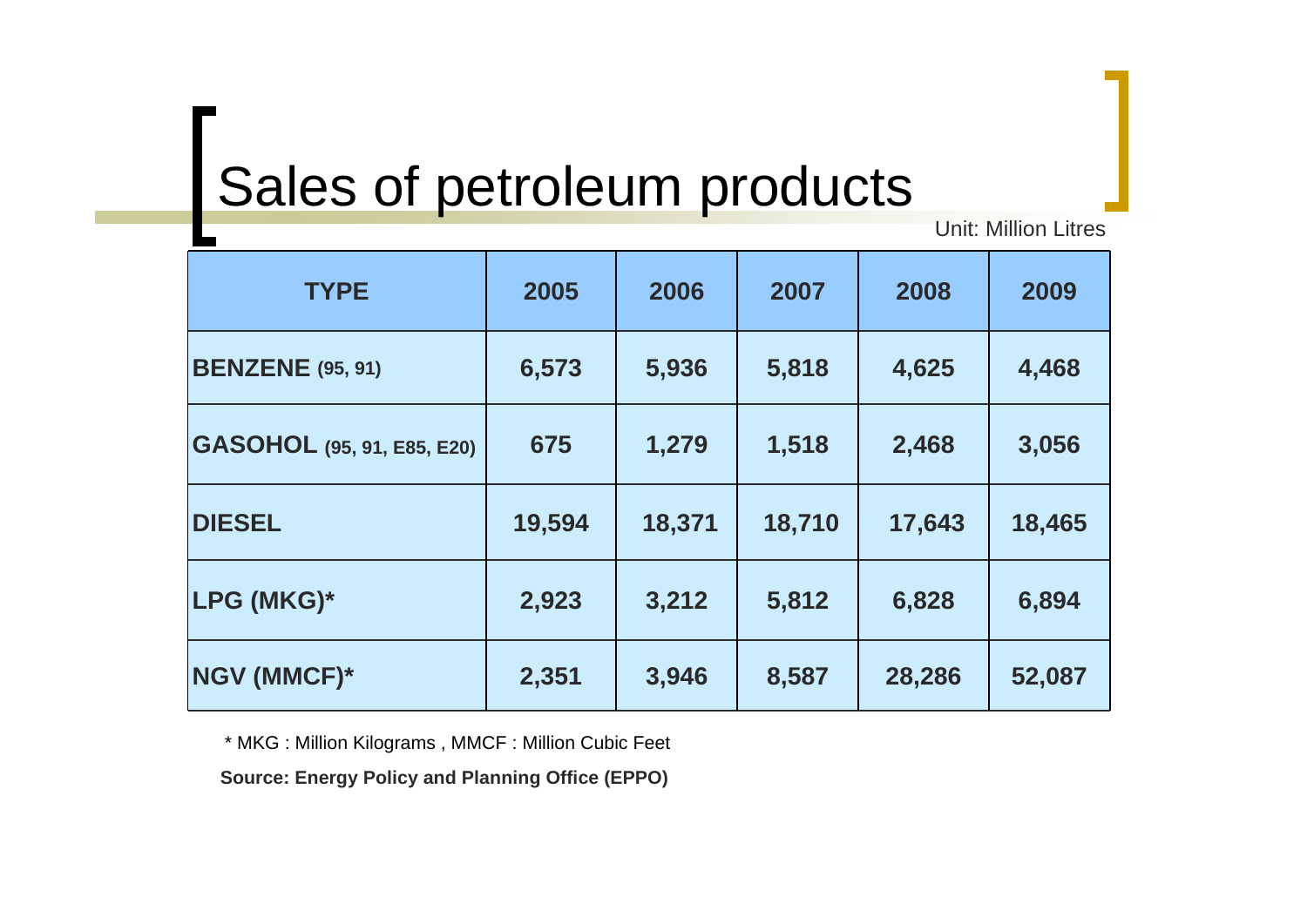

\* Exclude LPG and NGV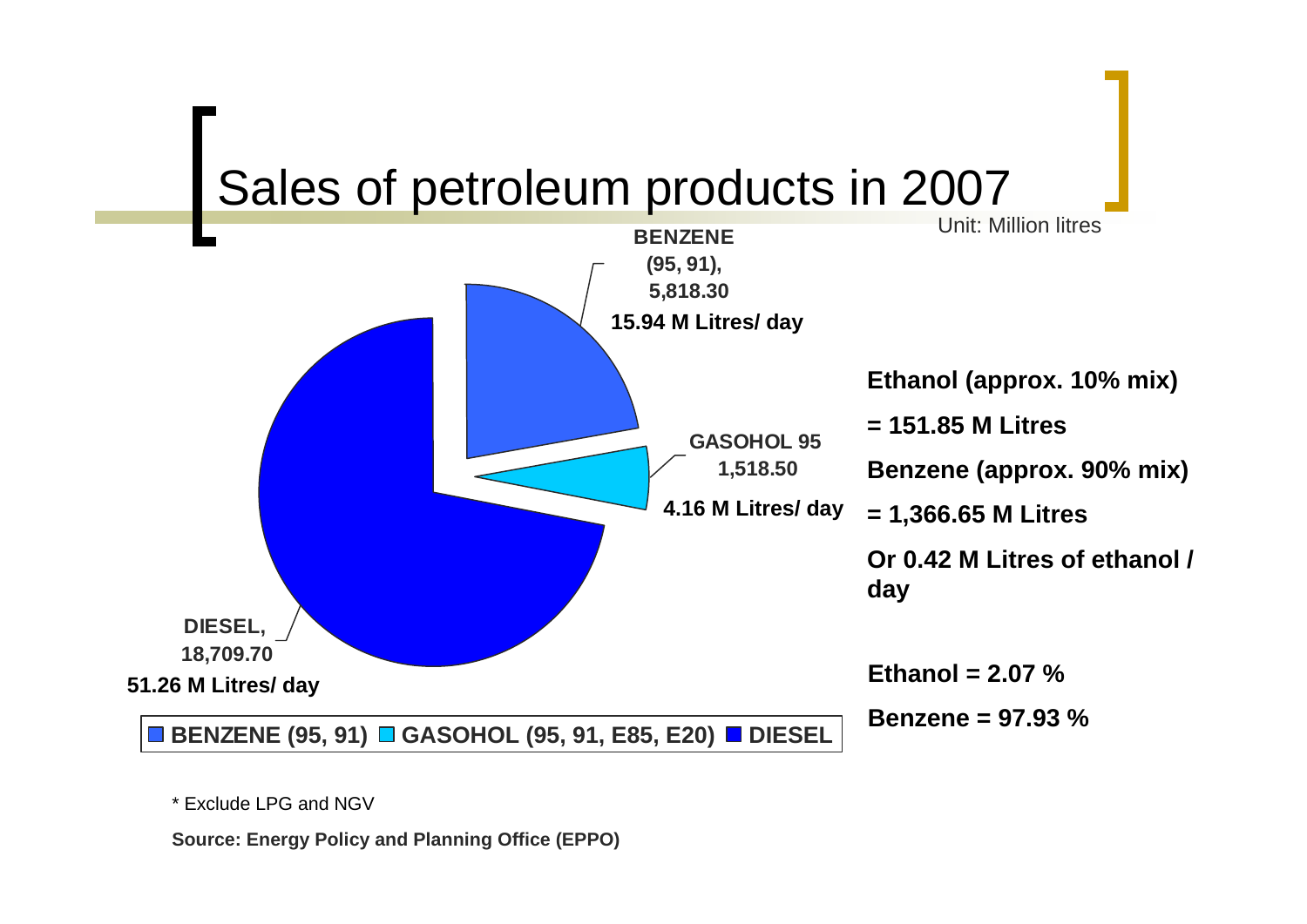



\* Exclude LPG and NGV

**Source: Department of Energy Business, Energy Policy and Planning Office**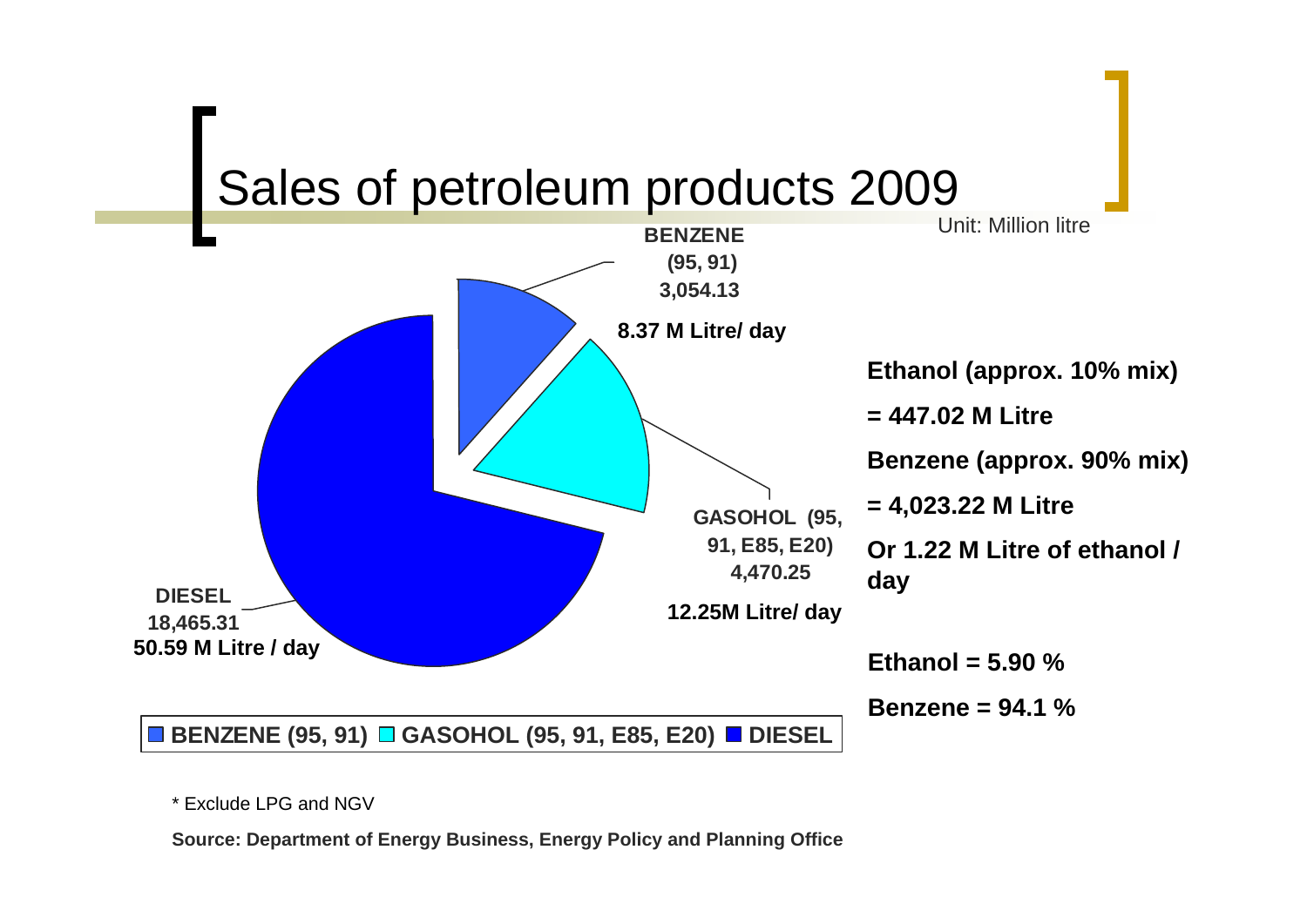Supply (Capacity)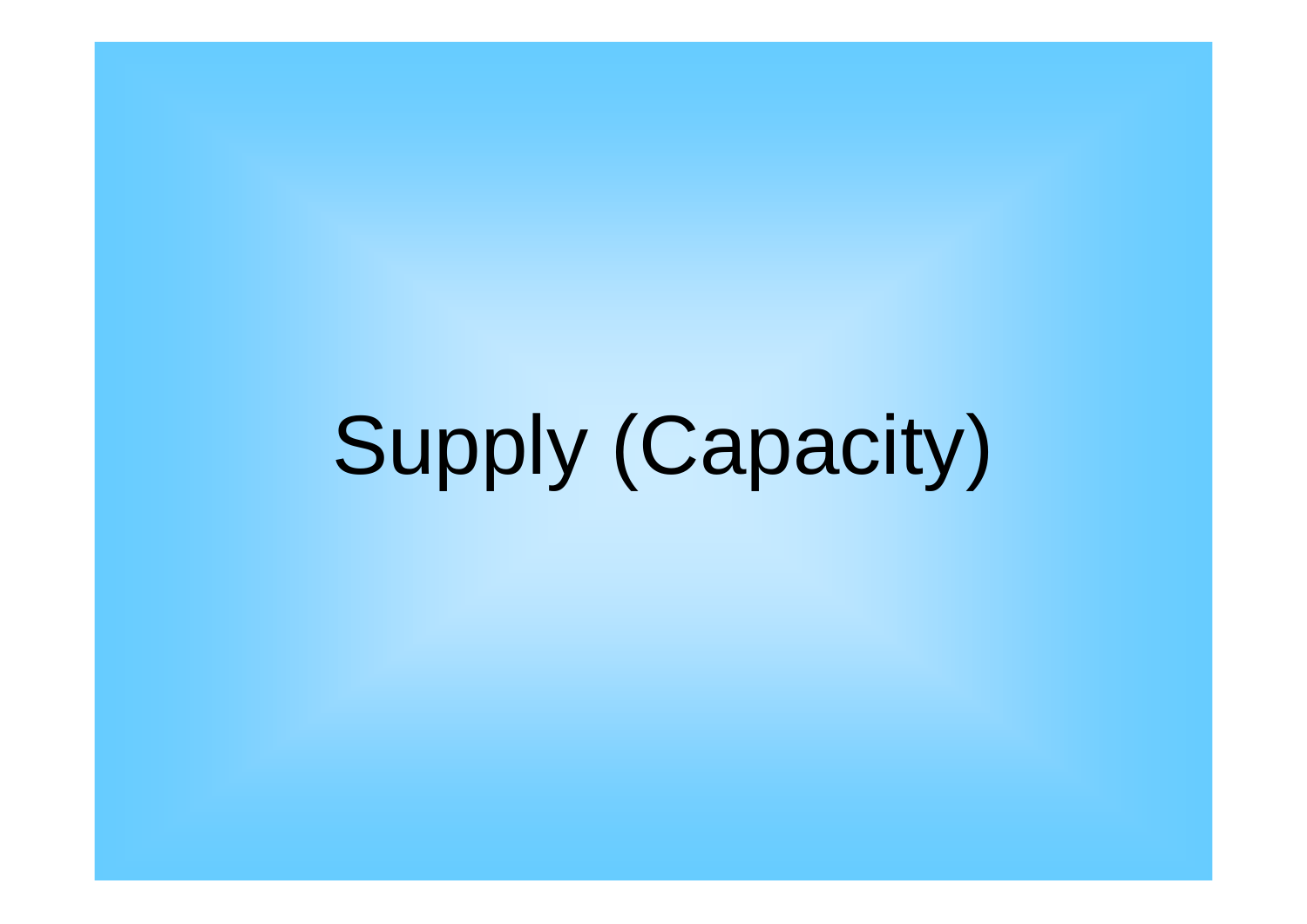### **Production Capacity break down by feedstock\_**

**Source: Ministry of Energy (January 2010)**

|                             |                                     | <b>Capacity Register</b>  |                              |                |              |  |
|-----------------------------|-------------------------------------|---------------------------|------------------------------|----------------|--------------|--|
| <b>Company</b>              | <b>Schedule</b><br><b>Completed</b> | <b>Molasses</b><br>& Cane | <b>Molasses</b><br>& Cassava | <b>Cassava</b> | <b>Total</b> |  |
| 1. Pornvilai                |                                     | 25,000                    |                              |                | 25,000       |  |
| 2. Thai Alcohol             |                                     | 200,000                   |                              |                | 200,000      |  |
| 3. Thai Agro Energy         | <b>Completed</b>                    | 150,000                   |                              |                | 150,000      |  |
| 4. Thai Ngyuan Ethanol      | 2006                                |                           |                              | 130,000        | 130,000      |  |
| 5. Khon Kaen Alcohol        |                                     | 150,000                   |                              |                | 150,000      |  |
| 6. Petro Green (Phukiew)    |                                     | 200,000                   |                              |                | 200,000      |  |
| 7. Thai Sugar Ethanol       | <b>Completed</b>                    | 100,000                   |                              |                | 100,000      |  |
| 8. KI Ethanol               | 2007                                | 100,000                   |                              |                | 100,000      |  |
| 9. Petro Green (Kalasin)    | <b>Completed</b>                    | 200,000                   |                              |                | 200,000      |  |
| 10. Aekarat Pattana         | 2008                                | 200,000                   |                              |                | 200,000      |  |
| 11. Thai Roong Ruang Energy |                                     | 120,000                   |                              |                | 120,000      |  |
| 12. Ratchaburi Ethanol      |                                     |                           | 150,000                      |                | 150,000      |  |
| 13. ES Power                |                                     |                           | 150,000                      |                | 150,000      |  |
| 14. Mae Sod Clean Energy    | <b>Completed</b>                    | 200,000                   |                              |                | 200,000      |  |
| 15. Sub Thip                | 2009                                |                           |                              | 200,000        | 200,000      |  |
| 16. P.S.C. Starch Products  |                                     |                           |                              | 150,000        | 150,000      |  |
| 17. Tai Phing               |                                     |                           |                              | 150,000        | 150,000      |  |
| Total                       |                                     | 1,645,000                 | 300,000                      | 630,000        | 2,575,000    |  |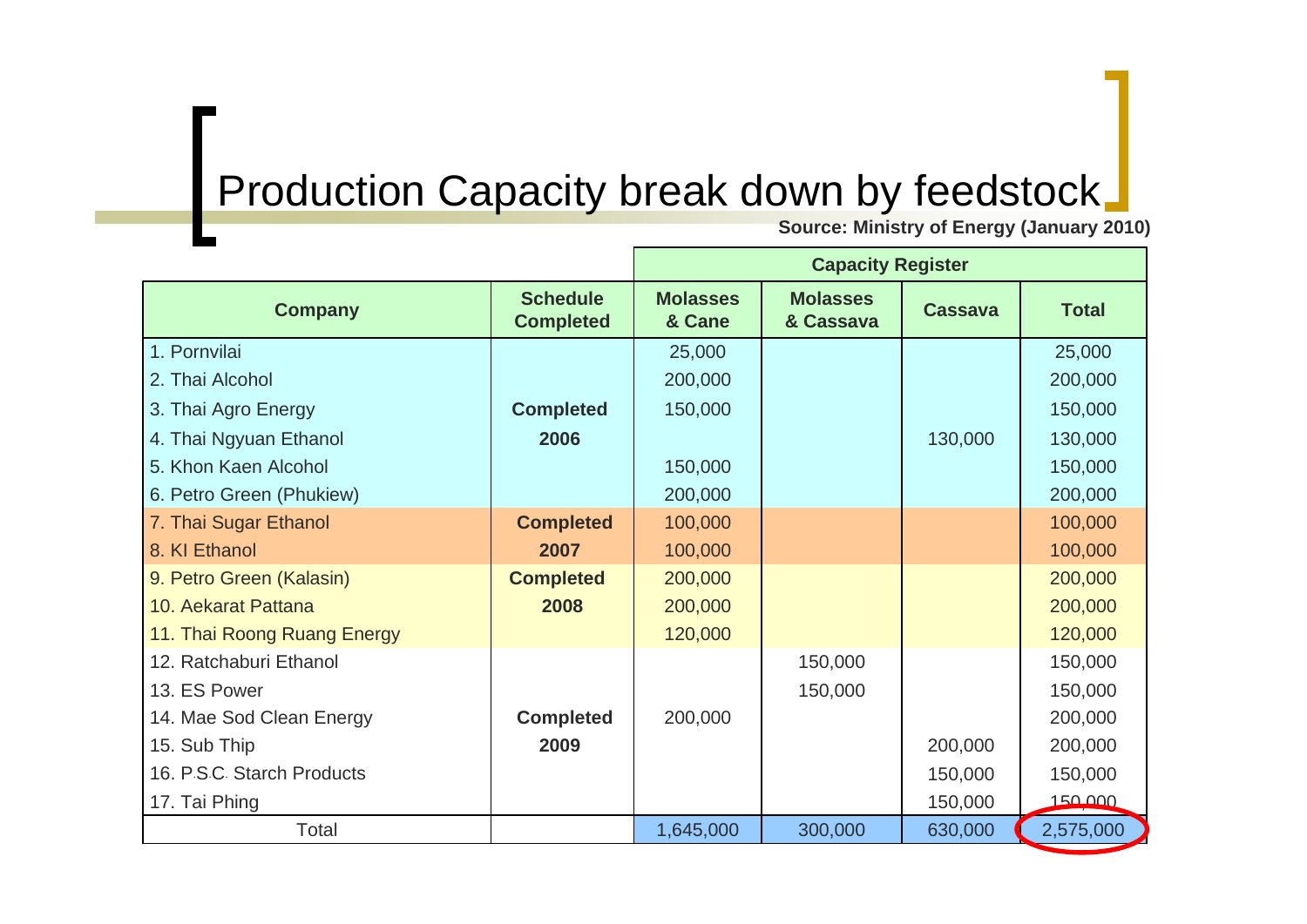#### Production Capacity break down by feedstock (cont.)

|                              |                                     | <b>Capacity Register</b>  |                              |                |              |
|------------------------------|-------------------------------------|---------------------------|------------------------------|----------------|--------------|
| <b>Company</b>               | <b>Schedule</b><br><b>Completed</b> | <b>Molasses</b><br>& Cane | <b>Molasses</b><br>& Cassava | <b>Cassava</b> | <b>Total</b> |
| 18. Fah Kwan Thip            |                                     |                           |                              | 60,000         | 60,000       |
| 19. Petro Green (Suphanburi) |                                     | 200,000                   |                              |                | 200,000      |
| 20. Double A Ethanol         | 2010                                |                           |                              | 500,000        | 500,000      |
| 21. Sima Inter Product       |                                     |                           |                              | 150,000        | 150,000      |
| 22. P.T.K. Ethanol           |                                     |                           |                              | 1,020,000      | 1,020,000    |
| Total                        |                                     | 200,000                   | $\overline{0}$               | 1,730,000      | 1,930,000    |
| <b>Grand Total</b>           |                                     | 1,845,000                 | 300,000                      | 2,360,000      | 4,505,000    |
| 22 Projects                  |                                     | 1,350,000                 |                              | 6,835,000      | 8,185,000    |
| <b>Grand Total</b>           |                                     | 3,195,000                 | 300,000                      | 9,195,000      | 12,690,000   |

**Source: Ministry of Energy (January 2010)**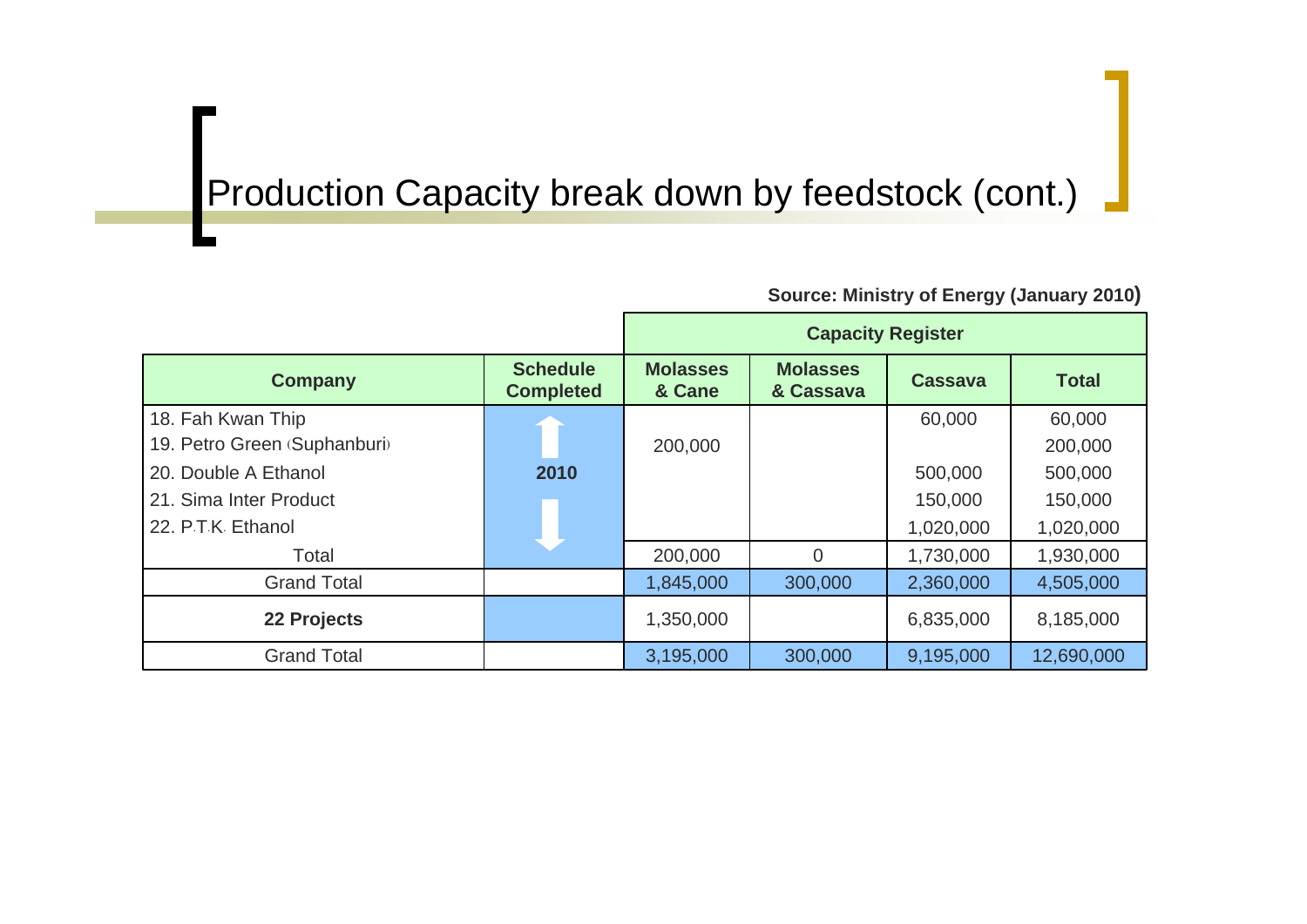### Ethanol Demand and Supply

0.000.200.400.600.801.001.201.401.60**Jan-06 Feb-06 Mar-06 A pr-06 May-06 Jun-06 Jul-06 A ug-06 Sep-06 Oct-06 N ov-06 D ec-06 Jan-07 Feb-07 Mar-07 A pr-07 May-07 Jun-07 Jul-07 A ug-07 Sep-07 Oct-07 N ov-07 D ec-07 Jan-08 Feb-08 Mar-08 A pr-08 May-08 Jun-08 Jul-08 A ug-08 Sep-08 Oct-08 N ov-08 D ec-08 Jan-09 Feb-09 Mar-09 A pr-09 May-0 Jun-09 Jul-09 A ug-09 Sep-09 Oct-09 N ov-09 D ec-09** Ethanol Production —— Ethanol Used **Unit : Million Litres**Dec. 06 Dec. 07 Dec. 08 Dec. 09

**Source: 1. Supply - Office of Alternative Energy Development and Efficiency (DEDE)** 

**2. Demand - Energy Policy and Planning Office (EPPO)**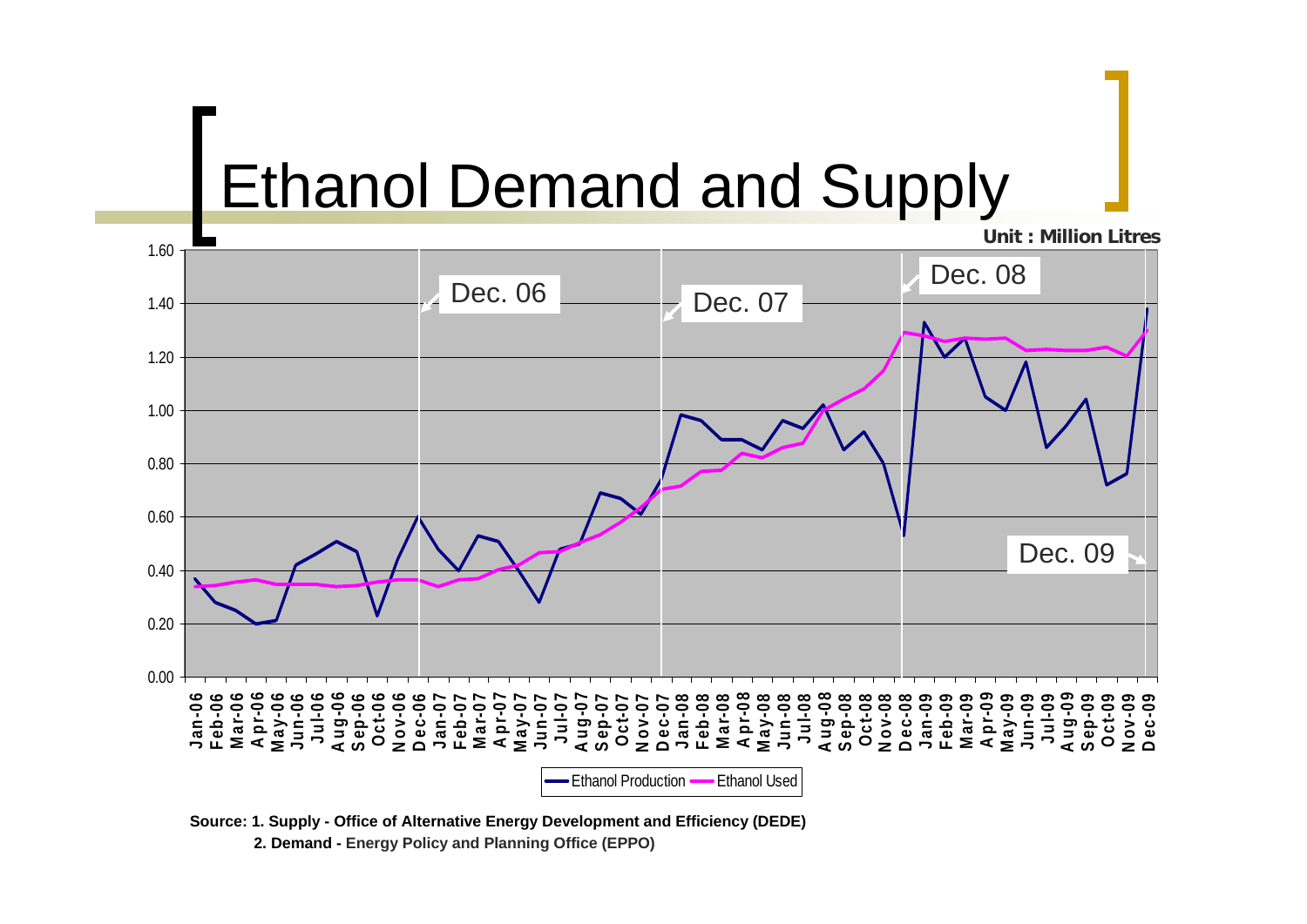Government Policy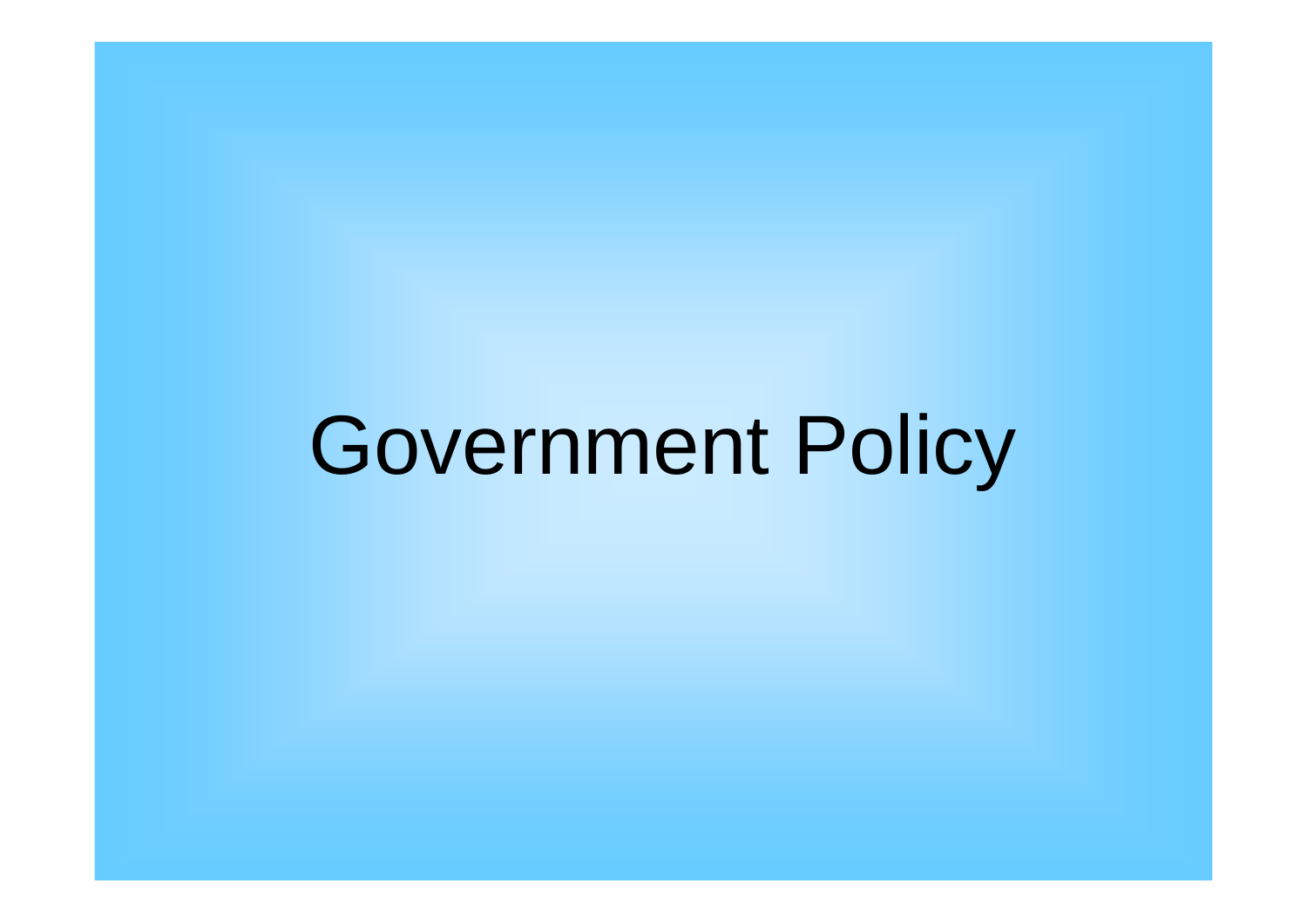### The Import parity price





\*Brazilian Commodity Exchange Sao Paulo, from Reuters, Alcohol Fuel-Front Month Continuation trading in the range of day 1-80 in the previous quarter (average)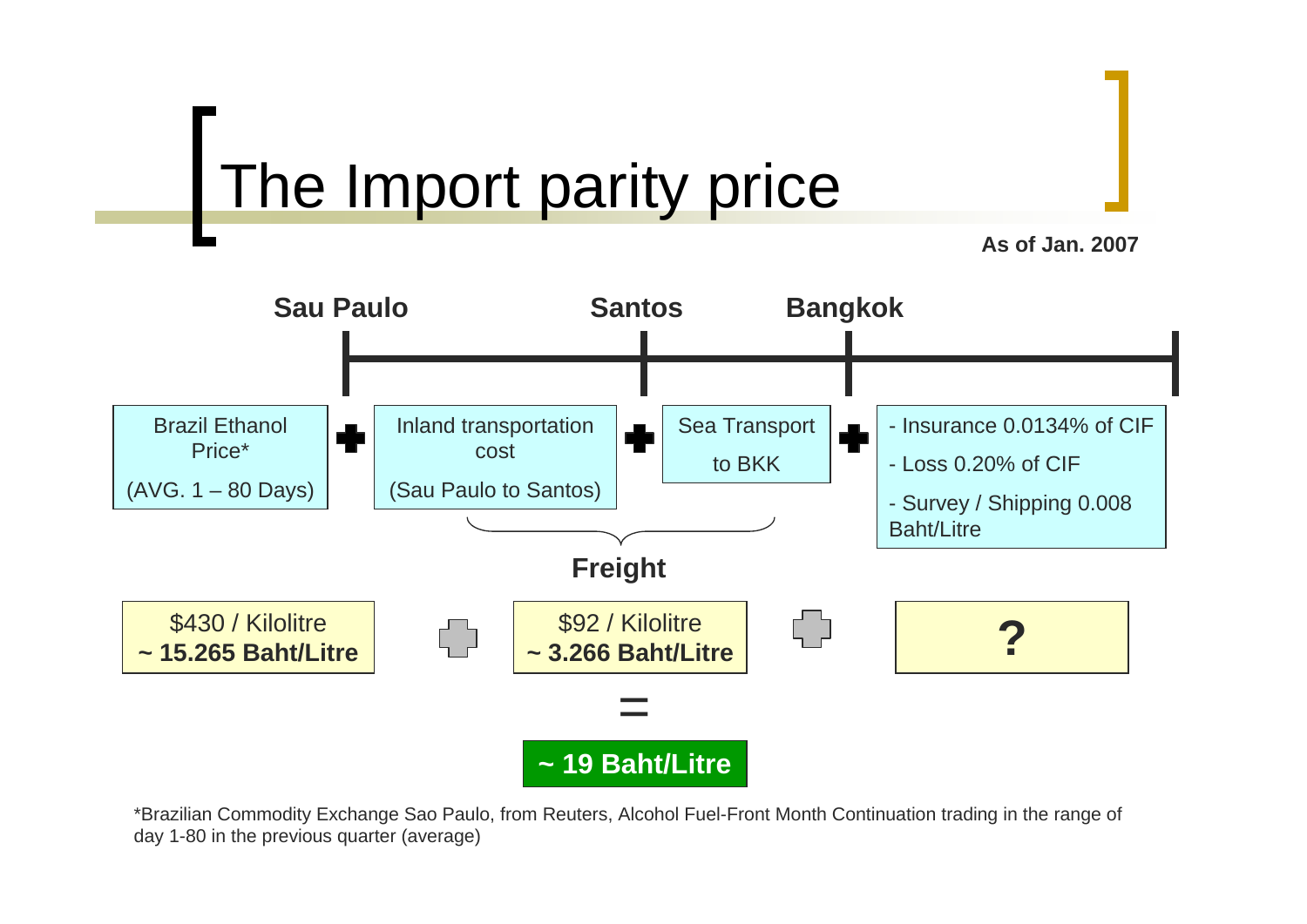# Cost plus

**Cost of Ethanol price** 

$$
= \frac{(\mathbf{P}_{\text{Mol}} \mathbf{X} \mathbf{Q}_{\text{Mol}}) + (\mathbf{P}_{\text{Cas}} \mathbf{X} \mathbf{Q}_{\text{Cas}})}{\mathbf{Q}_{\text{Total}}}
$$

*= 20.16 Baht/Litre*

**Cost of Ethanol price from Molasses**  $(P_{Mol}) = R_{Mol} + C_{Mol}$ 

*20.1779 = 14.0529 + 6.125 Baht/Litre*

**As of Mar. 2010**

#### **Cost of Ethanol price from Cassava**  $(P_{\text{Cas}})$  **=**  $R_{\text{Cas}} + C_{\text{Cas}}$

**Quantity of ethanol production from molasses Quantity of ethanol production from cassava Total quantity of Ethanol production Cost of molasses Cost of ethanol production from molasses** Cost of cassava root **Cost of cassava chip** 

**Cost of ethanol production from cassava** 

*20.1018 = 12.9948 + 7.107 Baht/Litre*

| = 968,424             | litre/day  |
|-----------------------|------------|
| $= 31,892$            | litre/day  |
| = 1,000,316 litre/day |            |
| $= 3.53$              | baht/kg.   |
| $= 6.125$             | baht/litre |
| $= 1.34$              | baht/kg.   |
| $= 3.49$              | baht/kg.   |
| $= 7.107$             | baht/litre |

**Source: Office of Alternative Energy Development and Efficiency (DEDE)**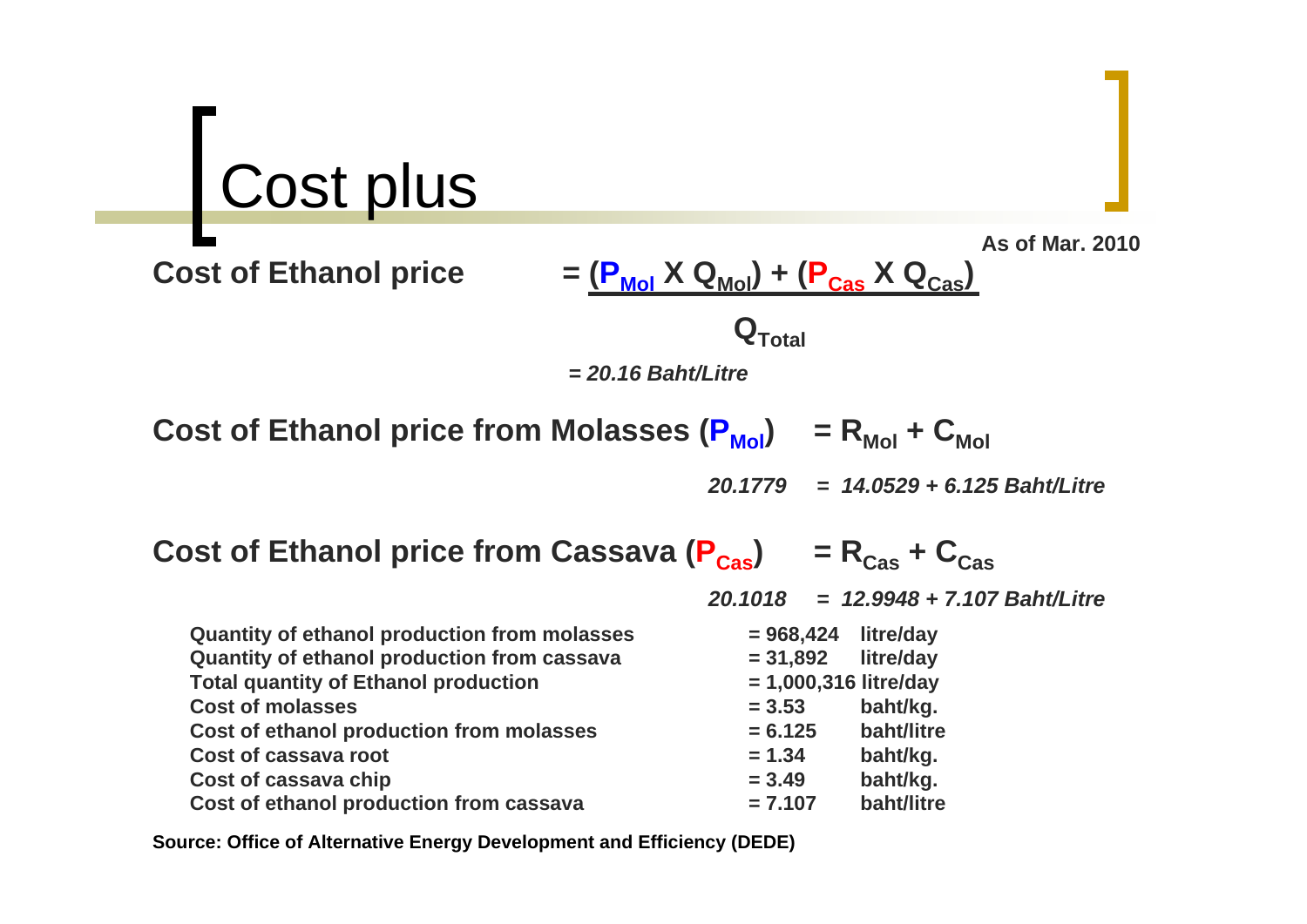### **Price Structure for Ethanol in Thailand (2007)**

Unit: Baht/Litre

|                        | <b>EX-REFIN.</b><br>(AVG) | <b>TAX</b><br><b>B./LITRE</b> | <b>M. TAX</b><br><b>B./LITRE FUND (1)</b> | OIL      | <b>CONSV.</b><br><b>FUND</b> | <b>WHOLE</b><br><b>SALE</b><br><b>PRICE</b><br>(WS) | <b>VAT</b> | <b>WS&amp;VAT</b> | <b>MARKET</b><br><b>ING</b><br><b>MARGIN</b> | <b>VAT</b>    | <b>RETAIL</b><br><b>PRICE</b> |
|------------------------|---------------------------|-------------------------------|-------------------------------------------|----------|------------------------------|-----------------------------------------------------|------------|-------------------|----------------------------------------------|---------------|-------------------------------|
| <b>ULG 95R</b>         | 15.7957                   | 3.6850                        | 0.3685                                    | (3.4600) | 0.0400                       | 23.3492                                             |            | 1.6344 24.9836    | 1.4078                                       |               | 0.0985(26.49)                 |
| <b>ULG 91R</b>         | 15.3549                   | 3.6850                        | 0.3685                                    | (3.2600) | 0.0400                       | 22.7084                                             |            | 1.5896 24.2980    | 1.3009                                       | 0.0911(25.69) |                               |
| <b>GASOHOL</b> 16.9512 |                           | 3.3165                        | 0.3317                                    | (1.5000) | 0.0360                       | 22.1354                                             |            | 1.5495 23.6849    | 1.2198                                       | 0.0854(24.99) |                               |

As of Jan 3, 2007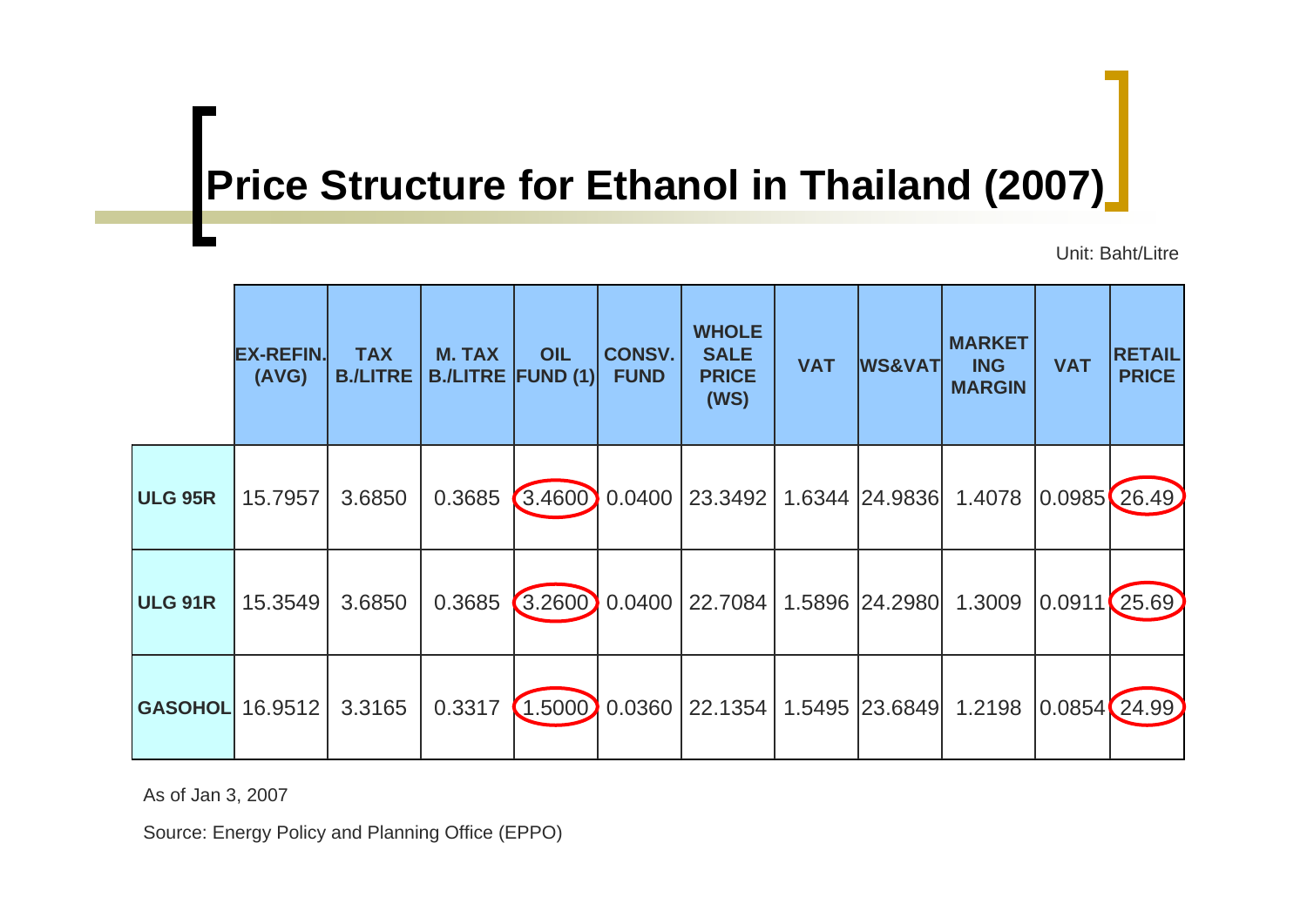### **Price Structure for Ethanol in Thailand (2007)**

Unit: Baht/Litre

#### •ULG 95R•GASOHOL  $= 26.49$  $= 24.99$  $= 1.50$ • ULG 91R  $= 25.69$

As of Jan 3, 2007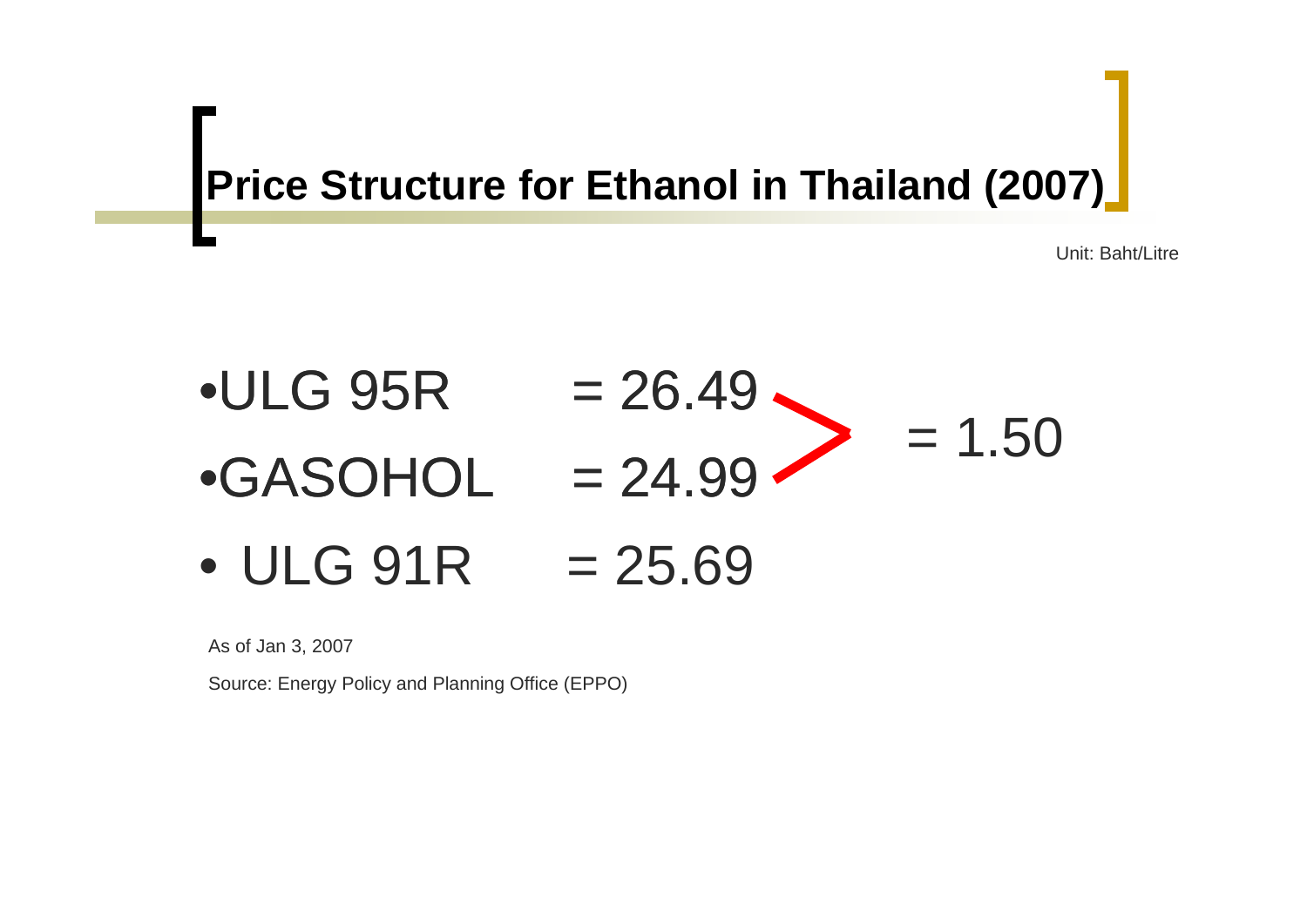### **Price Structure for Ethanol in Thailand (Now)**

Unit: Baht/Litre

|                      | <b>EX-REFIN.</b><br>(AVG) | <b>TAX</b><br><b>B./LITRE</b> | <b>M. TAX</b> | OIL<br><b>B./LITRE   FUND (1)</b> | <b>CONSV.</b><br><b>FUND</b> | <b>WHOLESALE</b><br><b>PRICE(WS)</b> | <b>VAT</b> | <b>WS&amp;VAT</b> | <b>MARKETING</b><br><b>MARGIN</b> | <b>VAT</b> | <b>RETAIL</b><br><b>PRICE</b> |
|----------------------|---------------------------|-------------------------------|---------------|-----------------------------------|------------------------------|--------------------------------------|------------|-------------------|-----------------------------------|------------|-------------------------------|
| <b>ULG 95R</b>       | 19.3600                   | 7.0000                        | 0.7000        | 7.5000                            | 0.2500                       | 34.8100                              | 2.4367     | 37.2467           | 4.8536                            | 0.3397     | 42.44                         |
| <b>ULG 91R</b>       | 18.9086                   | 7.0000                        | 0.7000        | 6.7000                            | 0.2500                       | 33.5586                              | 2.3491     | 35.9077           | 1.4321                            | 0.1002     | 37.44                         |
| <b>GASOHOL95 E10</b> | 19.6258                   | 6.3000                        | 0.6300        | 2.8000                            | 0.2500                       | 29.6058                              | 2.0724     | 31.6782           | 2.0204                            | 0.1414     | 33.84                         |
| <b>GASOHOL91</b>     | 19.4052                   | 6.3000                        | 0.6300        | 1.4000                            | 0.2500                       | 27.9852                              | 1.9590     | 29.9442           | 2.2391                            | 0.1567     | 32.34                         |
| <b>GASOHOL95 E20</b> | 19.8007                   | 5.6000                        | 0.5600        | $-0.4000$                         | 0.2500                       | 25.8107                              | 1.8067     | 27.6174           | 3.6659                            | 0.2566     | 31.54                         |
| <b>GASOHOL95 E85</b> | 20.0400                   | 1.0500                        | 0.1050        | $-11.0000$                        | 0.2500                       | 10.4450                              | 0.7312     | 11.1762           | 7.5176                            | 0.5262     | 19.22                         |

As of Mar 16, 2010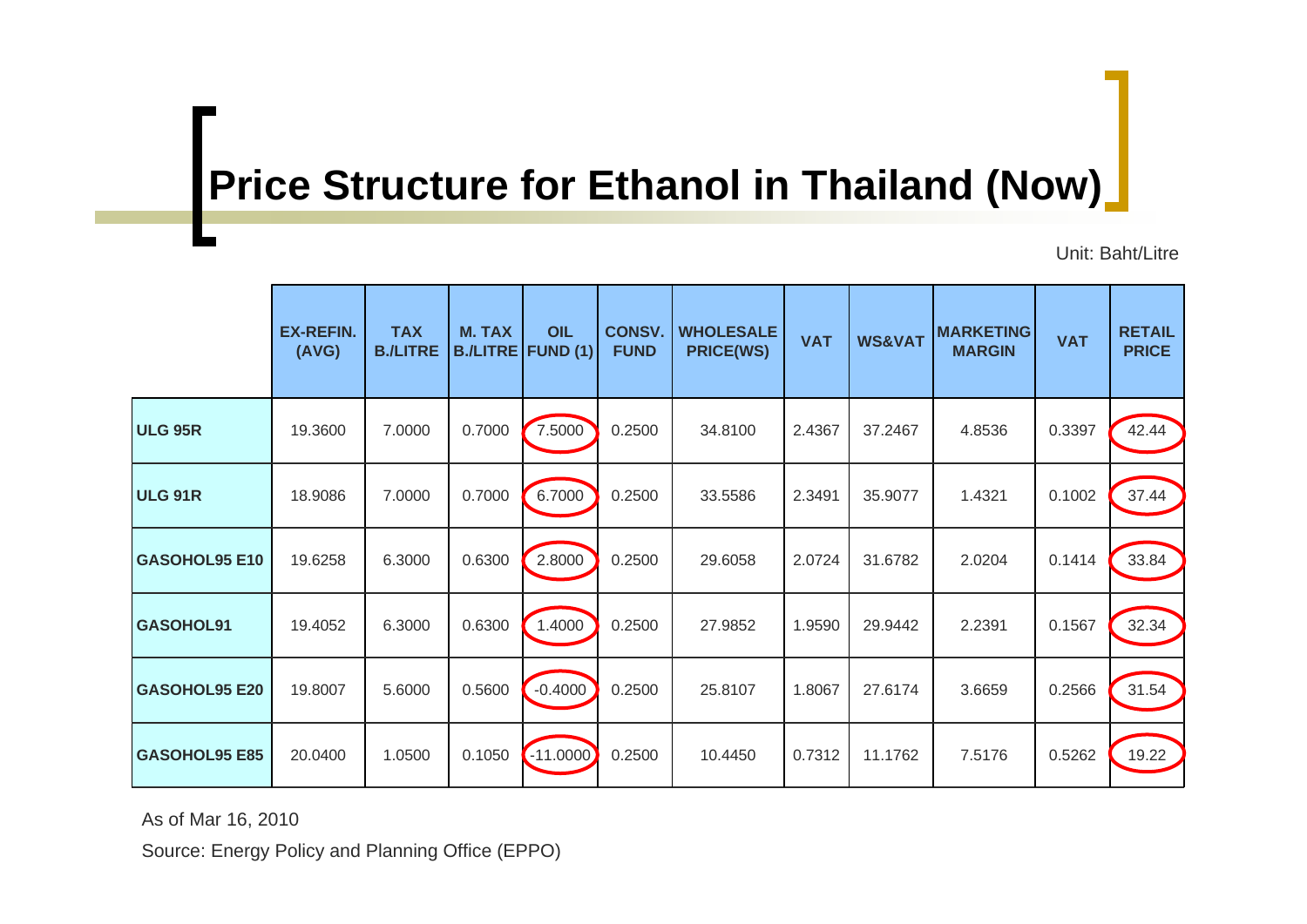### **Price Structure for Ethanol in Thailand (Now)**

Unit: Baht/Litre

- $= 8.6$ •ULG 95R $= 42.44$
- •GASOHOL 95  $= 33.84$
- •ULG 91R
- •GASOHOL 91
- $= 5.1$  $= 37.44$  $= 32.34$
- $\cdot$ GASOHOL E20  $=$  31.54  $\cdot$ GASOHOL E85  $= 19.22$

As of Mar 16, 2010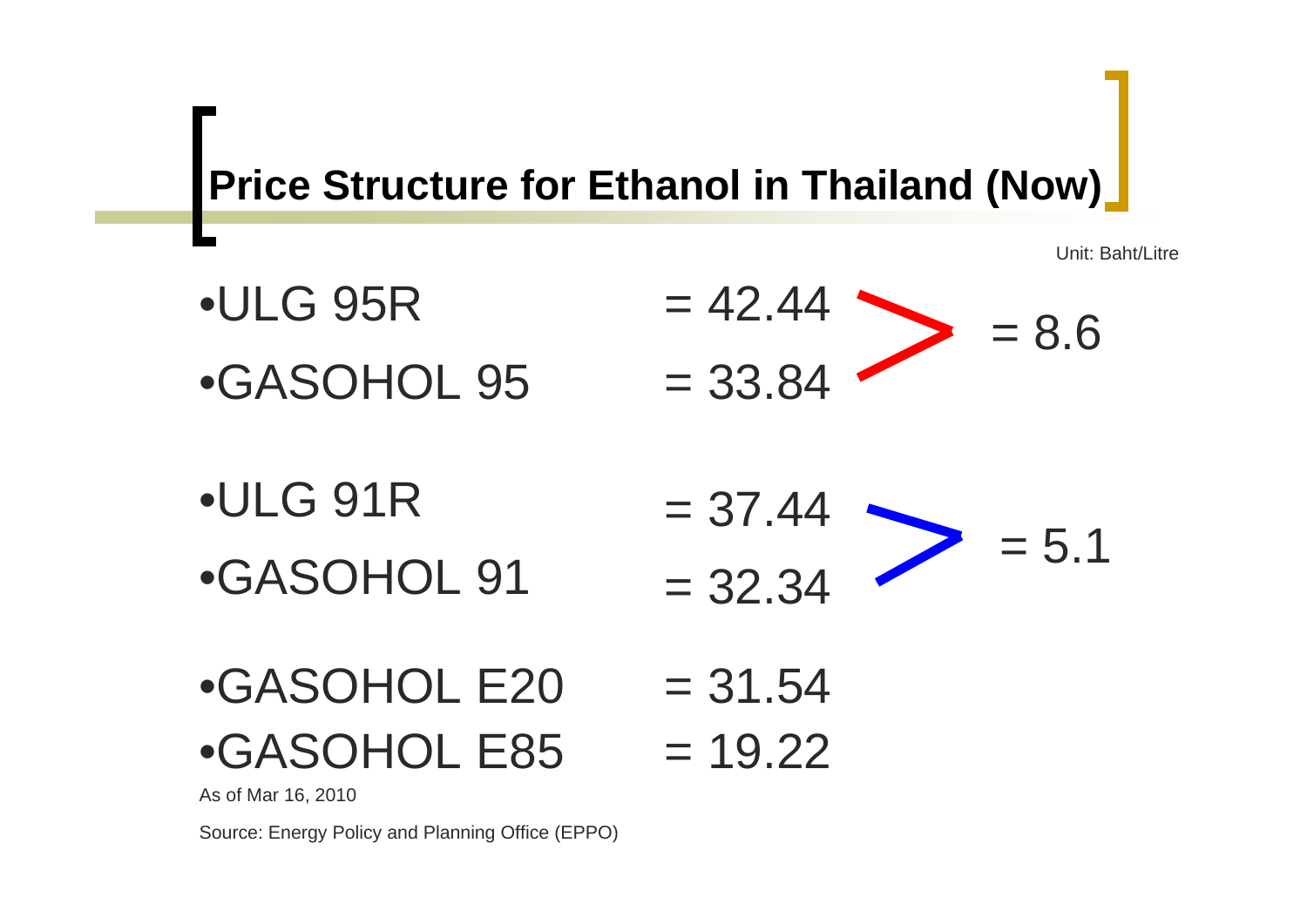### Number of gas stations that have gasohol pumps

| <b>Type</b>                                           | <b>May 2008</b> | 2008  | 2009  |
|-------------------------------------------------------|-----------------|-------|-------|
| <b>GASOHOL E85</b>                                    |                 | 4     | 5     |
| <b>GASOHOL E20</b>                                    | 93              | 194   | 271   |
| GASOHOL 91 E10 (to replace ~ 12 Million Litre ULG 91) | 1,650           | 2,662 | 2,741 |
| GASOHOL 95 E10 (to replace ~ 8 Million Litre ULG 95)  | 3,975           | 4,023 | 4,111 |

**Source: Office of Alternative Energy Development and Efficiency (DEDE)**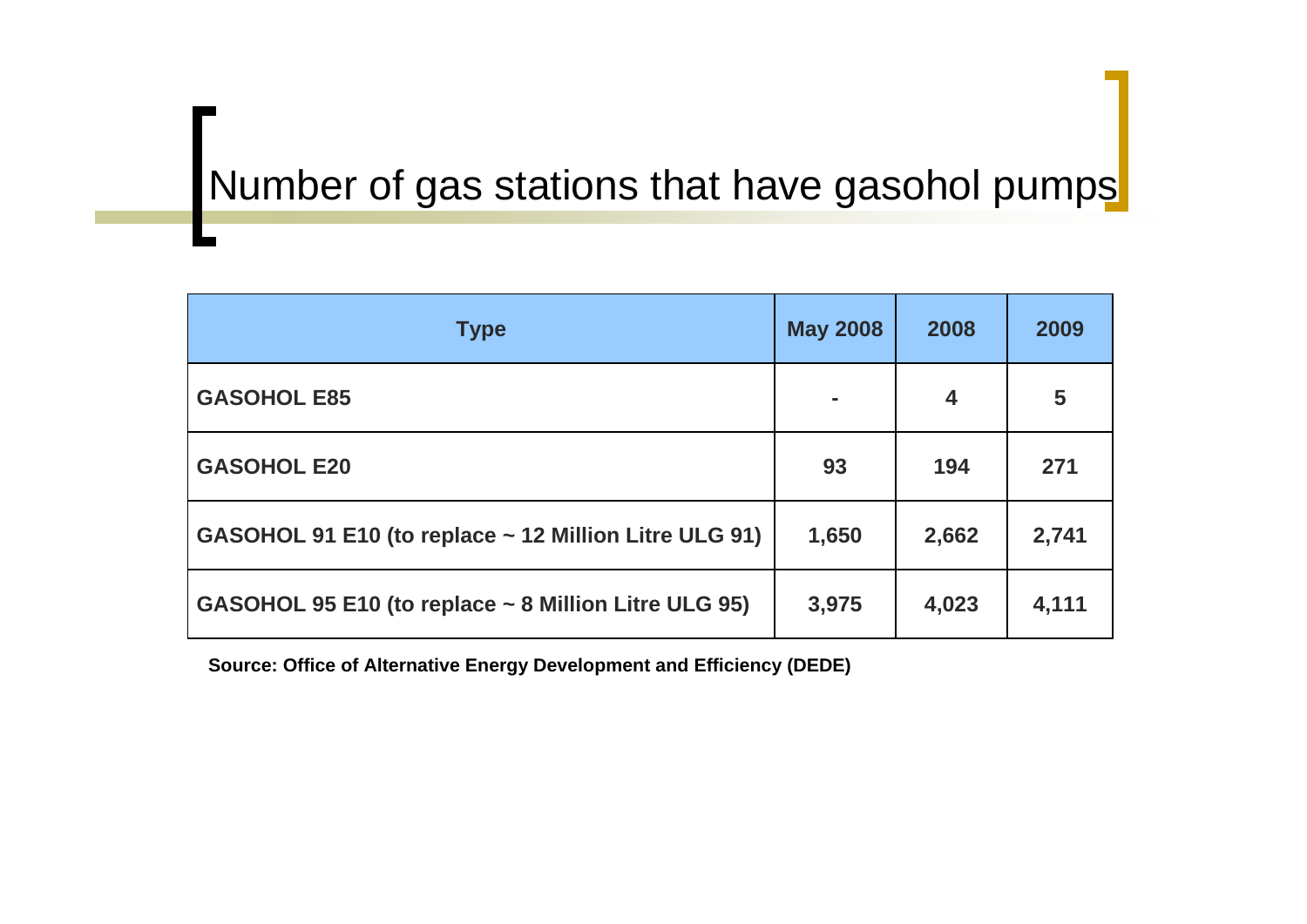### **Gas stations in Thailand categorized by region**

|                     | 2006                     |            | 2007           |            |                | 2008<br>2009 |                |            |
|---------------------|--------------------------|------------|----------------|------------|----------------|--------------|----------------|------------|
| <b>Region</b>       | <b>Gasohol</b>           | <b>All</b> | <b>Gasohol</b> | <b>All</b> | <b>Gasohol</b> | <b>All</b>   | <b>Gasohol</b> | <b>All</b> |
| <b>Bangkok</b>      |                          | 868        | 701            | 903        | 703            | 892          | 694            | 881        |
| <b>Perimeter</b>    |                          | 545        | 351            | 593        | 361            | 623          | 364            | 632        |
| <b>Central</b>      |                          | 1,160      | 244            | 1,169      | 257            | 1,173        | 262            | 1186       |
| <b>Northern</b>     | $\overline{\phantom{a}}$ | 4,274      | 649            | 4,317      | 702            | 4,376        | 732            | 4,409      |
| <b>Northeastern</b> | $\overline{\phantom{a}}$ | 5,941      | 676            | 6,184      | 808            | 6,394        | 864            | 6,355      |
| <b>Eastern</b>      | $\overline{\phantom{a}}$ | 1,442      | 413            | 1,470      | 452            | 1,541        | 465            | 1,551      |
| <b>Western</b>      |                          | 1,790      | 396            | 1,793      | 419            | 1,772        | 432            | 1,778      |
| <b>Southern</b>     | $\blacksquare$           | 1,973      | 392            | 2,105      | 464            | 2,128        | 474            | 2,143      |
| <b>Total</b>        | 3,466                    | 17,993     | 3,822          | 18,534     | 4,166          | 18,902       | 4,287          | 18,935     |
|                     | 19%                      | 100%       | 21%            | 100%       | 22%            | 100%         | 23%            | 100%       |

**Source: Office of Alternative Energy Development and Efficiency (DEDE)**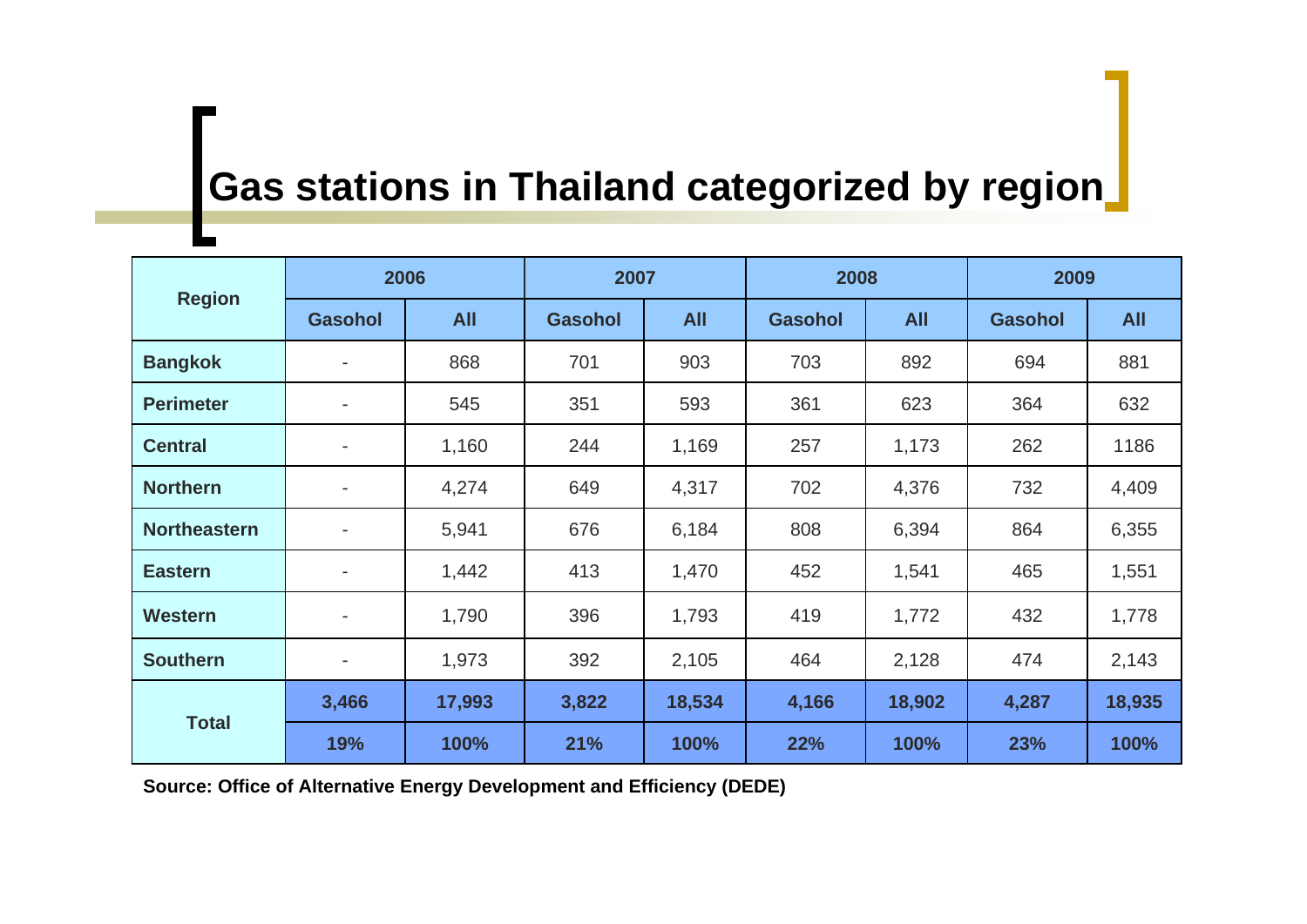Feedstock Prices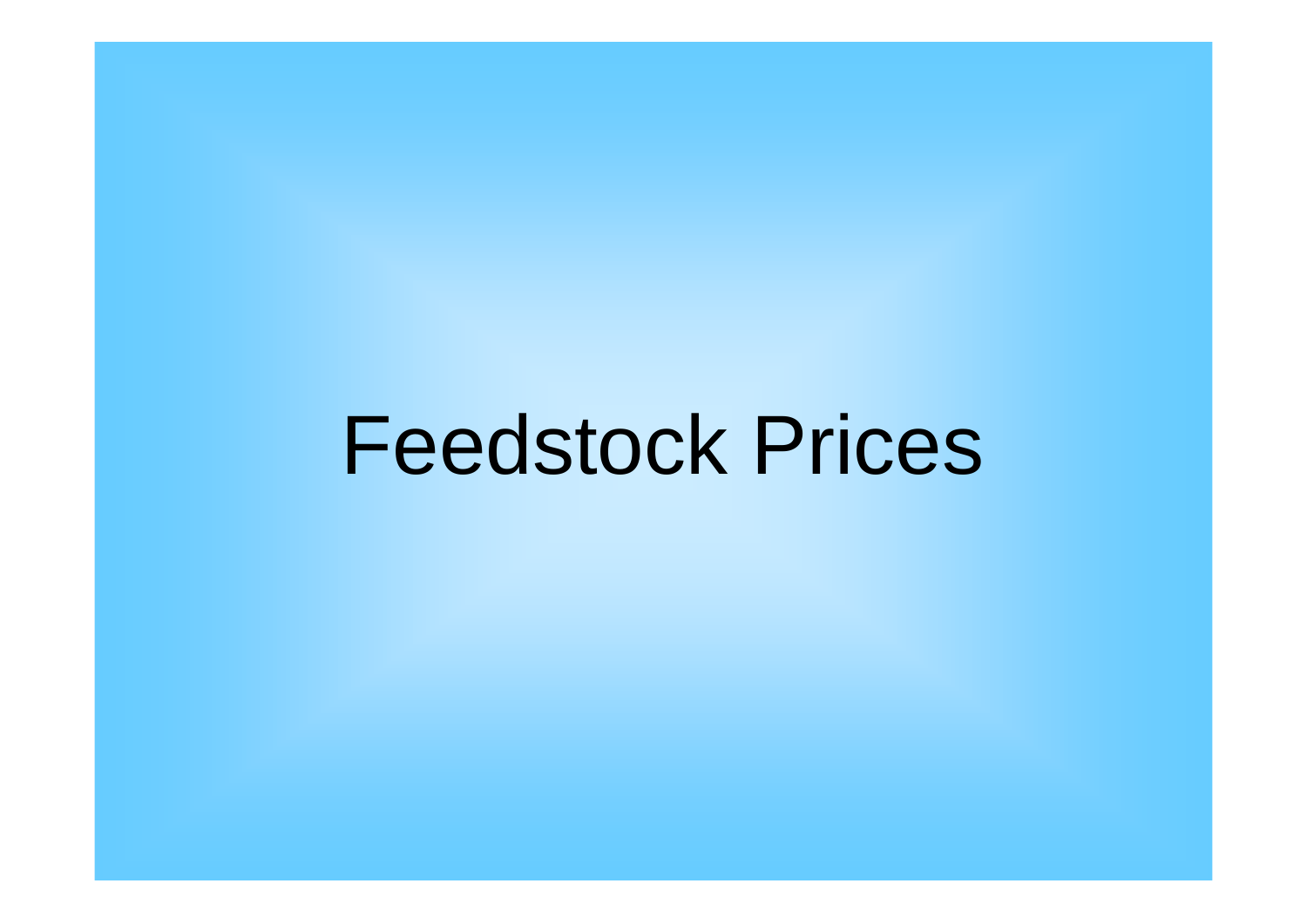### Molasses, cane and cassava as the feedstock

**Source: Office of Cane and Sugar Board and Office of Agricultural Economics Unit : Million Tons**

|      | <b>Molasses</b><br>Year |                 |               | Cane              |                 |               | <b>Cassava</b>    |                 |               |
|------|-------------------------|-----------------|---------------|-------------------|-----------------|---------------|-------------------|-----------------|---------------|
|      | <b>Production</b>       | <b>Domestic</b> | <b>Export</b> | <b>Production</b> | <b>Domestic</b> | <b>Export</b> | <b>Production</b> | <b>Domestic</b> | <b>Export</b> |
| 2004 | 2.94                    | 1.48            | 1.46          | 64.48             | 17.43           | 47.05         | 21.44             | 5.23            | 16.21         |
| 2005 | 2.26                    | 1.17            | 1.09          | 47.82             | 18.53           | 29.29         | 16.94             | 3.70            | 13.24         |
| 2006 | 2.16                    | 1.59            | 0.57          | 46.68             | 19.45           | 27.23         | 22.58             | 4.20            | 18.38         |
| 2007 | 3.04                    | 2.49            | 0.55          | 63.80             | 19.91           | 43.89         | 26.92             | 6.50            | 20.42         |
| 2008 | 3.20                    | 2.50            | 0.70          | 73.31             | 19.95           | 53.36         | 25.16             | 9.65            | 15.51         |
| 2009 | 3.01                    | 2.51            | 0.50          | 66.46             | 19.40           | (47.06)       | 30.09             | 11.43           | (18.66)       |
| Avg. | 2.77                    | 1.96            | 0.81          | 60.43             | 19.11           | 41.43         | 23.86             | 6.79            | 16.40         |

**(0.50 x 238)=119 (47.06 x 70)= 3,294 (18.66 x 167)= 3,116**

**Additional ethanol that can produce from feedstock export = 6,529 Million Litres or approximately 87 % of the current use of benzene in Thailand**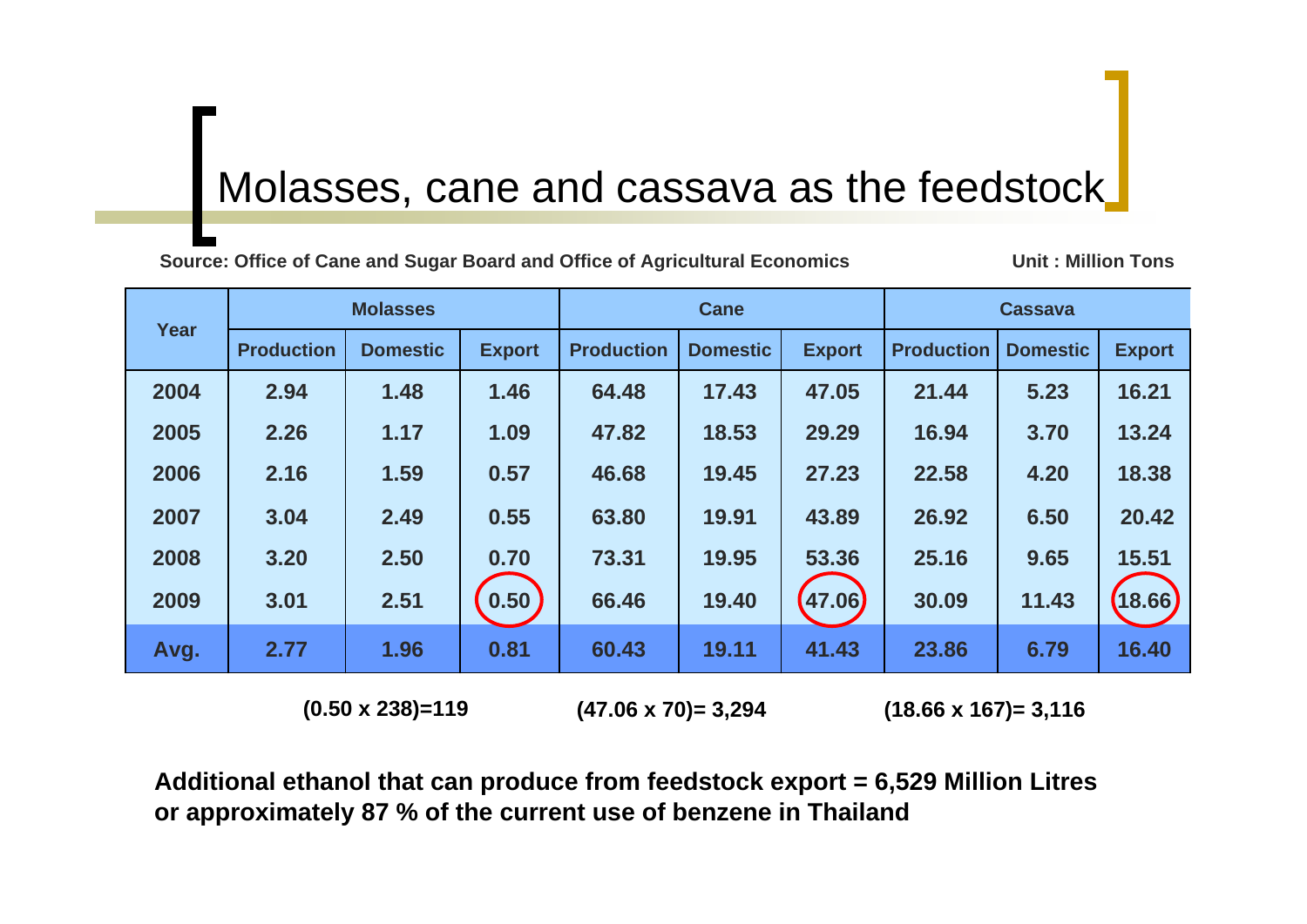### Feedstock balance 2009

**Unit : Million MT**

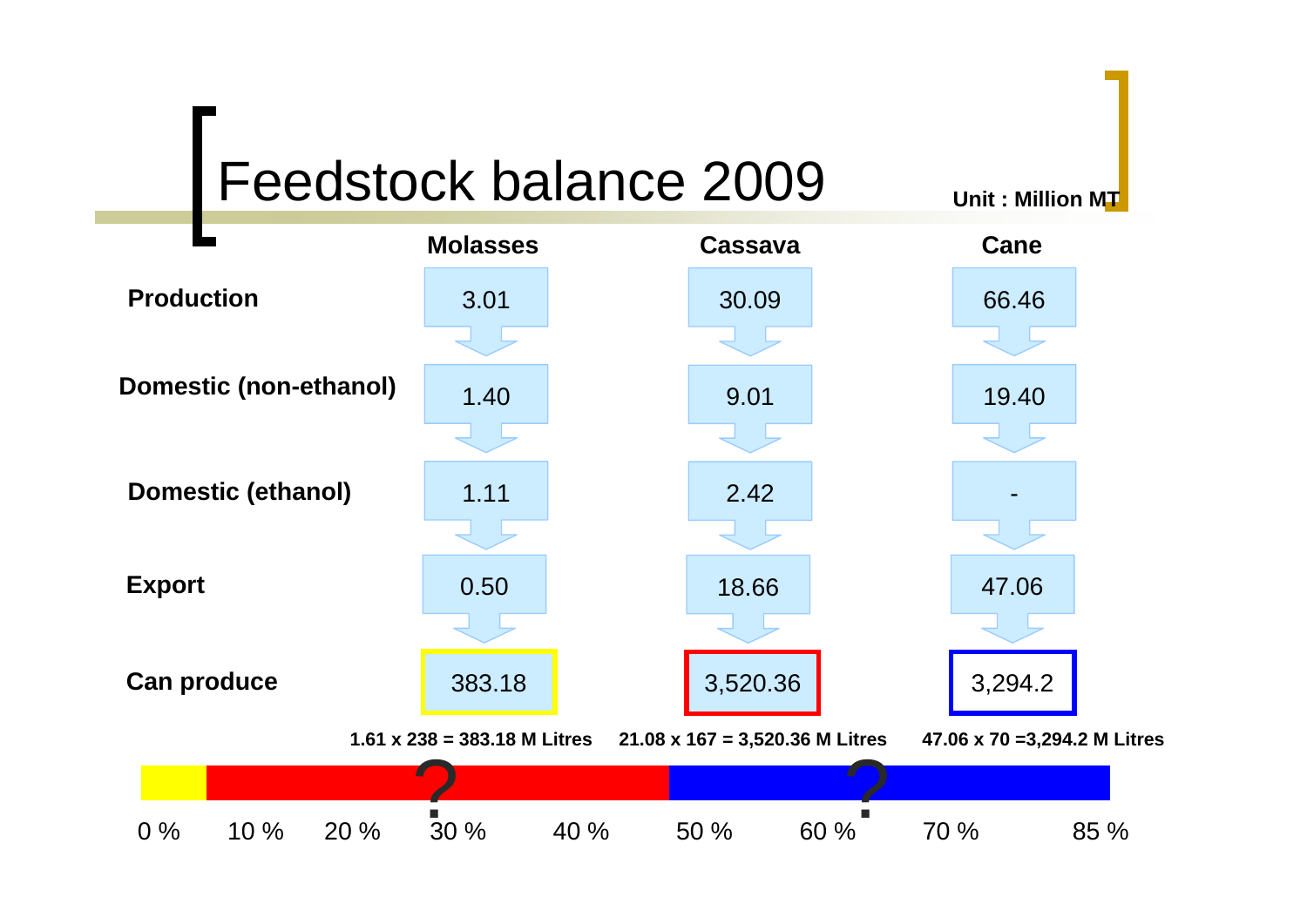## Average prices of the feedstock

| Year               | <b>Molasses</b>  | Cane*     | <b>Cassava</b> |
|--------------------|------------------|-----------|----------------|
|                    | <b>Baht/Ton)</b> | Baht/Ton) | (Baht/Ton)     |
| 2004               | 1,109            | 568       | 800            |
| 2005               | 2,172            | 745       | 1,330          |
| 2006               | 3,100            | 929       | 1,290          |
| 2007               | 2,300            | 783       | 1,640          |
| 2008               | 2,100            | 926       | 1,950          |
| 2009               | 3,300            | 1,043     | 1,868          |
| First 3 years avg. | 2,127            | 747       | 1,140          |
| Last 3 years avg.  | 2,567            | 921       | 1,819          |

**Note : \* At average C.C.S.**

**Source: Office of Cane and Sugar Board and Office of Agricultural Economics**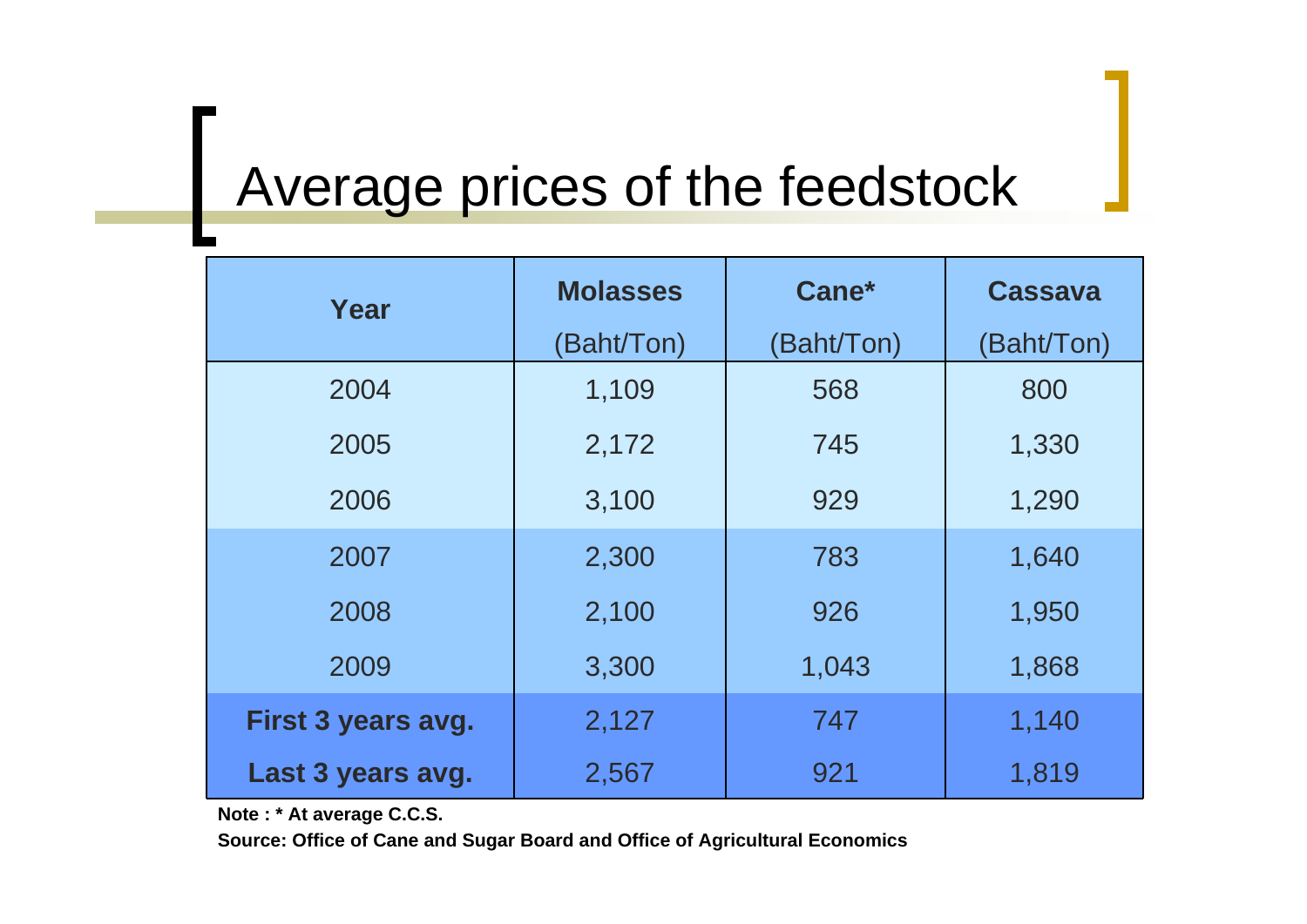## Ethanol costs from each feedstock

| Year               | <b>Molasses</b> | <b>Cane</b> | <b>Cassava</b> |
|--------------------|-----------------|-------------|----------------|
|                    | (Baht/Ton)      | (Baht/Ton)  | (Baht/Kg.)     |
| 2004               | 4.66            | 8.11        | 4.79           |
| 2005               | 9.13            | 10.64       | 7.96           |
| 2006               | 13.02           | 13.27       | 7.72           |
| 2007               | 9.66            | 11.18       | 9.82           |
| 2008               | 8.82            | 13.23       | 11.68          |
| 2009               | 13.86           | 14.90       | 11.18          |
| First 3 years avg. | 8.94            | 10.67       | 6.82           |
| Last 3 years avg.  | 10.78           | 13.10       | 10.89          |

**Source: Office of Cane and Sugar Board and Office of Agricultural Economics**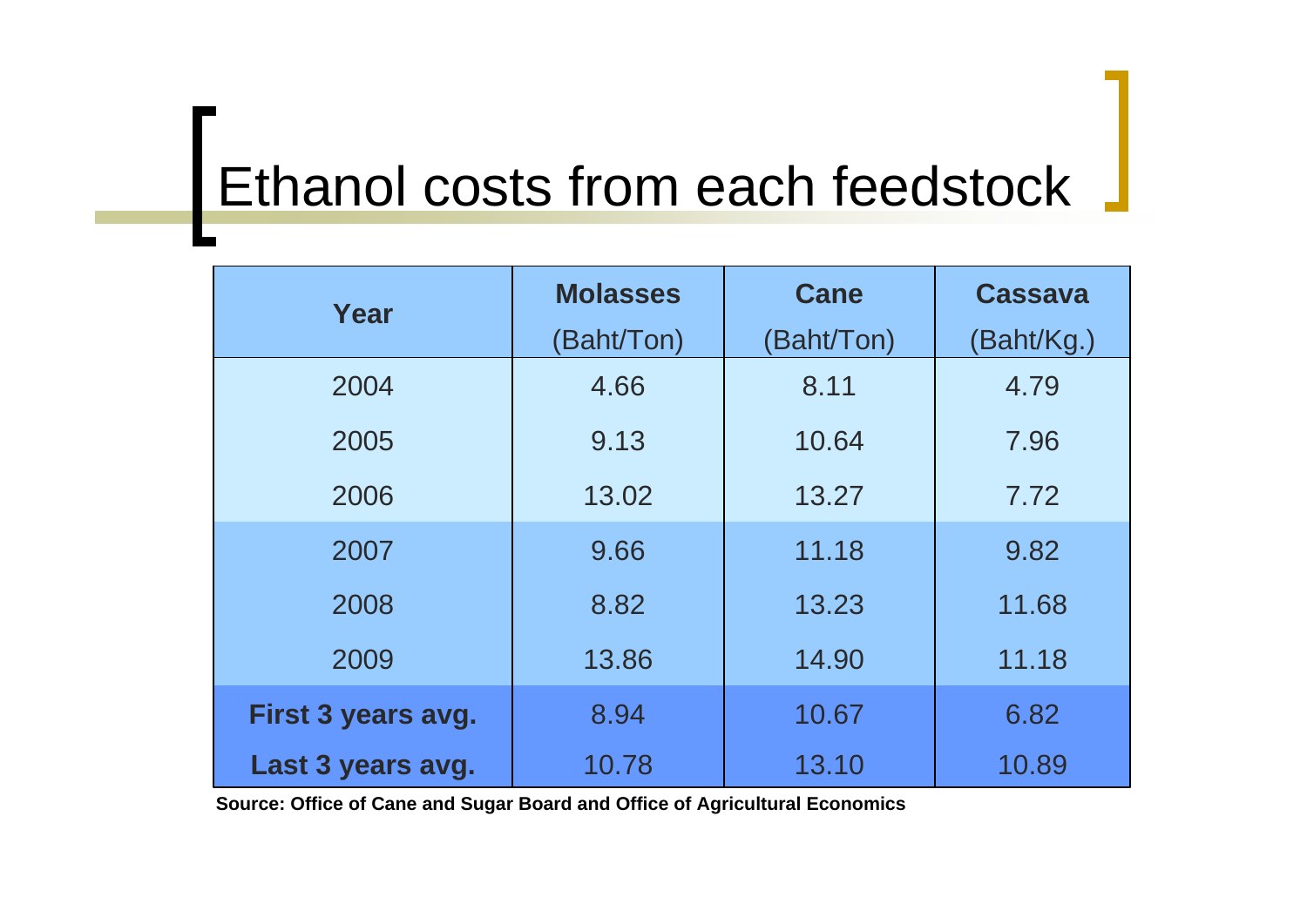#### Estimated prices and Ethanol cost of the feedstock in 2010

|                         | <b>Molasses</b> | <b>Cane</b> | <b>Cassava</b> |
|-------------------------|-----------------|-------------|----------------|
|                         | (Baht/Ton)      | (Baht/Ton)  | (Baht/Ton)     |
| <b>Estimated prices</b> | 5,400           | 1,200       | 2,000          |
| <b>Estimated cost</b>   | 22.69           | 17.14       | 11.98          |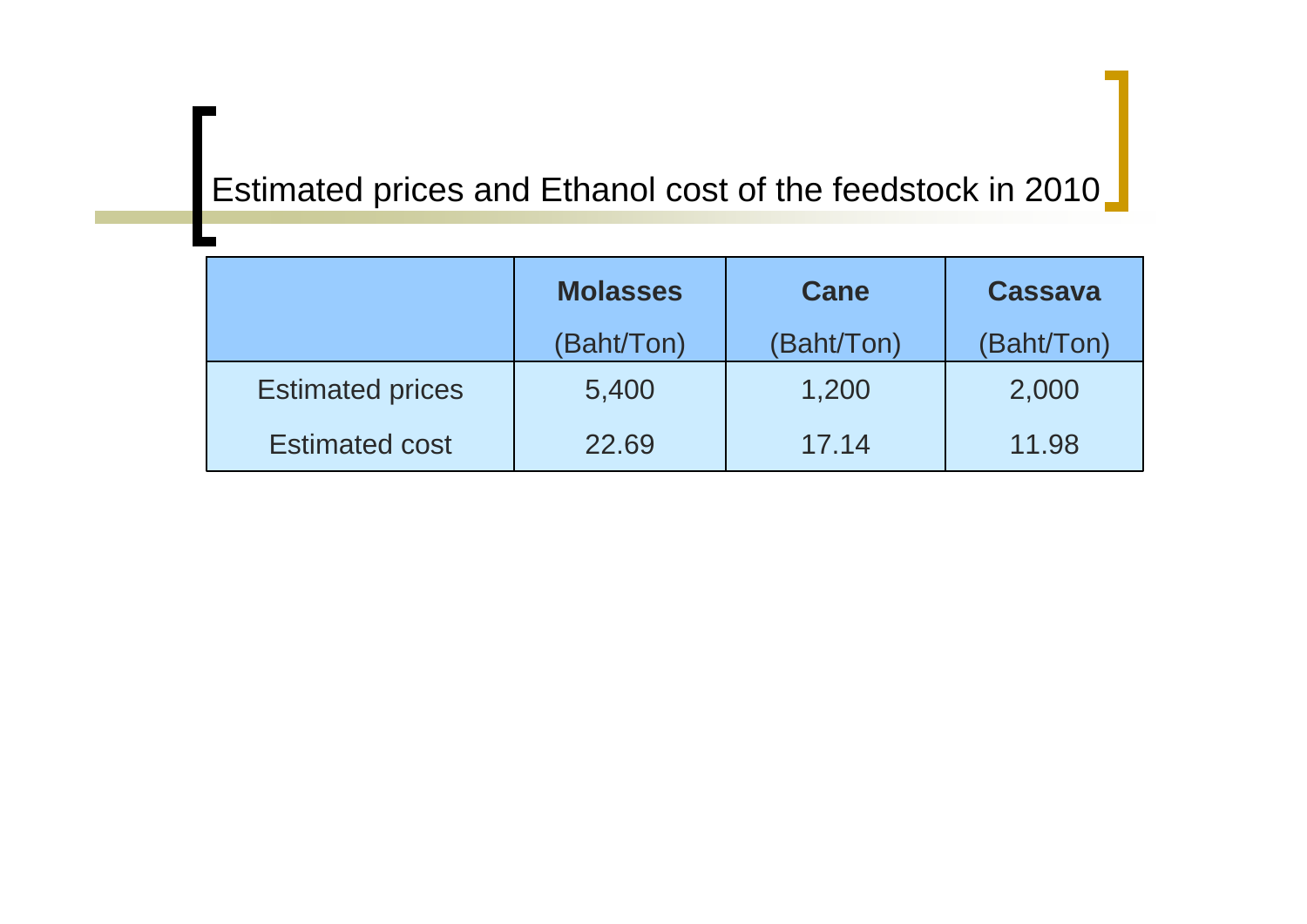### The future



- $\mathbb{R}^2$ Flat demand
- П Rising feedstock prices
- Increasing competition
- ¾ Long-term
	- Focus at government policy
	- World trend
		- ${\color{black} \bigcirc}$ Environment
		- $\bigcirc$ Higher energy cost
		- ${\bigcirc}$ Energy independent